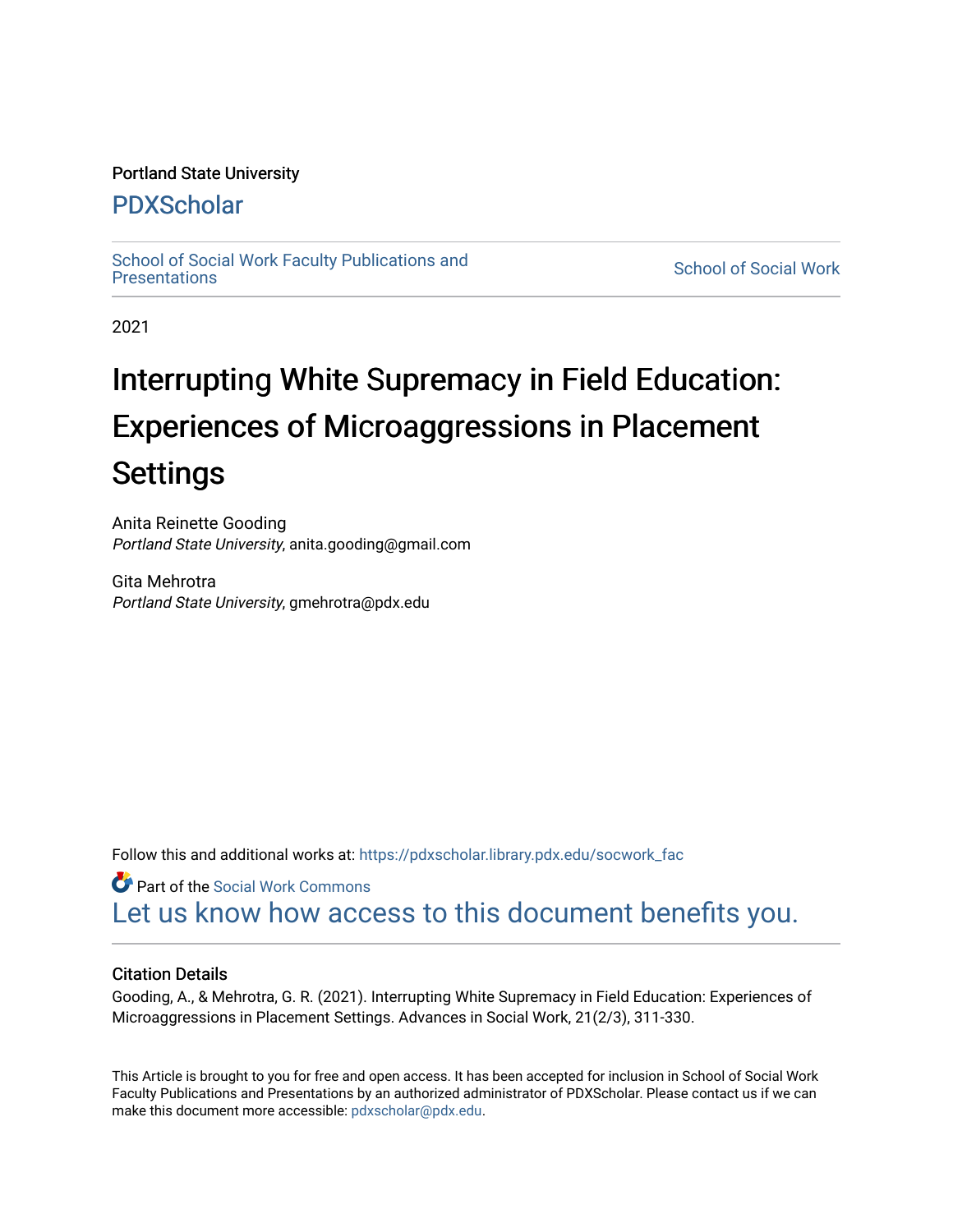## **Interrupting White Supremacy in Field Education: Experiences of Microaggressions in Placement Settings**

## **Anita R. Gooding Gita R. Mehrotra**

*Abstract: As social work's signature pedagogy, field education socializes students into their professional roles as practitioners. However, for students and field instructors of color, racial microaggressions add another dimension to the practice experience. Utilizing findings from a qualitative study exploring the experiences of Black, Indigenous, and People of Color (BIPOC) social work students and agency-based field instructors, this paper highlights experiences of microaggressions in field placement settings. Specifically, BIPOC students and field instructors described being tokenized in agencies, feeling invisible in placement settings, experiencing microaggressions from service users or students, and witnessing microaggressions. Experiences of microaggressions had emotional impacts, and affected participants' sense of professional identity and confidence. Based on findings, we share recommendations for addressing racial microaggressions within social work field education in order to promote racial equity, including: grounding microaggressions in an ecological approach, unpacking the concept of professionalism, and building capacity of field instructors and agencies to respond to racism and microaggressions. Addressing microaggressions in field education is necessary to support BIPOC students in field placements, honor the work and well-being of racialized social workers who serve as field instructors, disrupt white supremacy, and move the social work field forward in regard to anti-racist practice.*

*Keywords: Field education, microaggressions, racism, field instructors, students of color*

While the field of social work has long held social justice, diversity, and valuing individual differences as central tenets of the profession, given the history of social work and its current manifestations, racism and white supremacy are still woven into the fabric of the field. As social work educators committed to racial, social, and economic justice, attention to the ways that racism operates within social work education is paramount. White supremacy holds whiteness as the default standard to which all other groups are compared. Through this lens, racism is explicitly and implicitly imposed upon communities of color. Sue (2006) notes that whiteness is the color standard that "racial/ethnic minorities are evaluated, judged, and often found to be lacking, inferior, deviant or abnormal" (p. 15). Sue (2006) goes on to say that in order to minimize racist forces, whiteness must be made visible. Taking the position that whiteness, white supremacy, and racism must be made visible and disrupted within social work education, in the discussion that follows, we specifically explore experiences of racial microaggressions in field education. Given that field is a core component and signature pedagogy of social work education, understanding race in field placement settings is critical to addressing issues of race and equity in the curriculum, and is needed to realign our anti-racist practices as a field.

Copyright © 2021 Authors, Vol. 21 No. 2/3 (Summer 2021), 311-330, DOI: 10.18060/24095

 $(cc)$  BY

This work is licensed under a **Creative Commons Attribution 4.0 International License**.

Anita R. Gooding, PhD, LCSW, Assistant Professor, Department of Sociology and Social Work, University of Portland, Portland OR. Gita R. Mehrotra, PhD, MSW, Associate Professor, School of Social Work, Portland State University, Portland OR.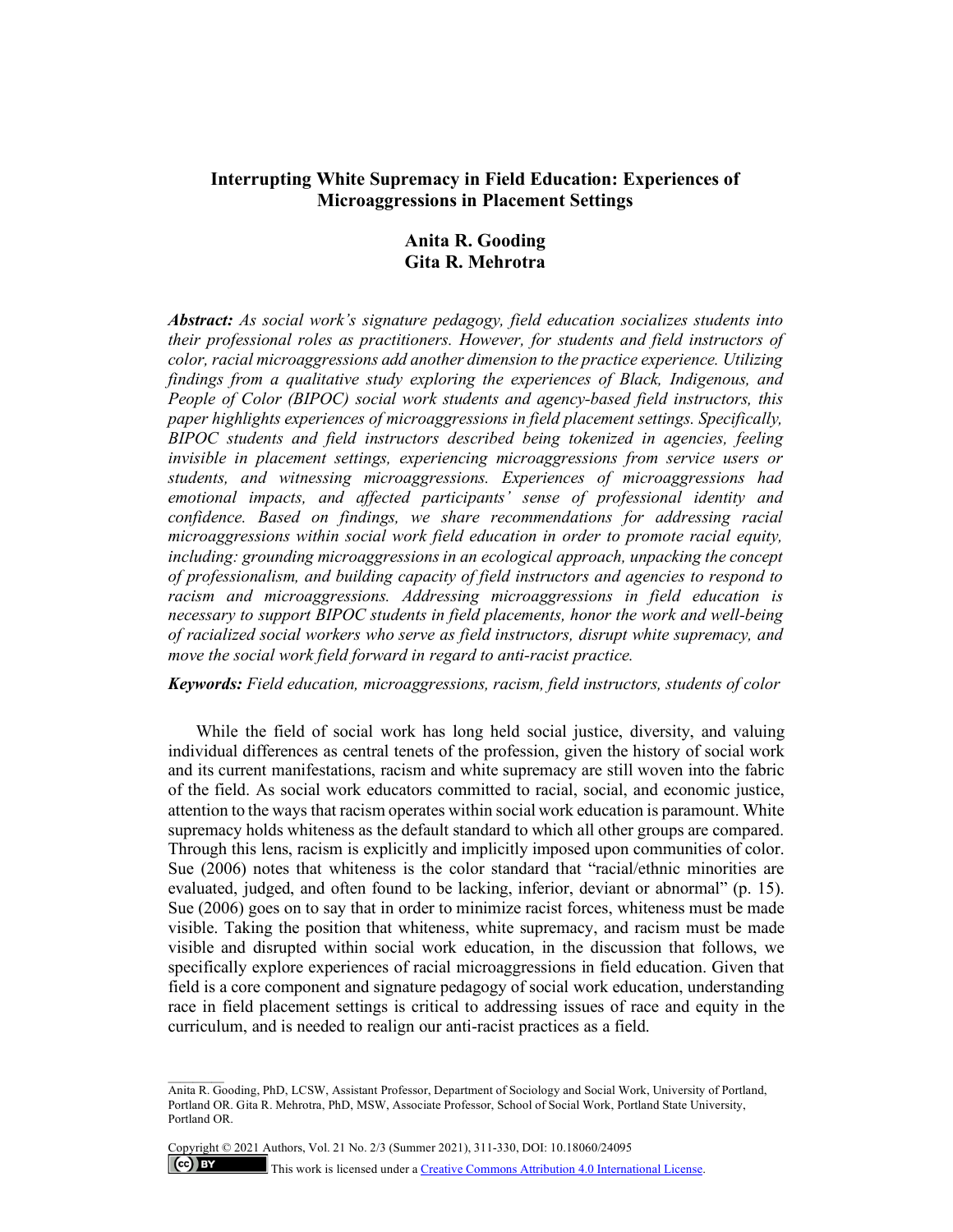In the discussion that follows, we use the term Black, Indigenous, and People of Color (BIPOC) to reference groups who have faced historical marginalization due to race, and to acknowledge the particular ways Black and Indigenous communities have been affected by white supremacy, which has then shaped how other racialized groups have been treated in the United States (BIPOC project, n.d., para. 2). This project upholds and is informed by the tenets of Critical Race Theory (CRT) which asserts that racism is a well-established part of society and given its deep entrenchment within customs, experiences, and structures of society, racism should be viewed as central to human experience (Crenshaw et al., 1995; Solórzano & Bernal, 2001). In addition, society racializes different groups differently depending on labor market needs and to establish political dominance (Taylor, 2009). Processes of racialization serve to ascribe a racial identity to particular groups for the purpose of continued exclusion, oppression, and marginalization. Due to differential racialization, groups that are considered "outsiders" have decreased access to resources and opportunities (Constance-Huggins, 2012). Therefore, in addition to BIPOC we also use the term "racialized" to refer to individuals who have been categorized/racialized as non-White by society-at-large.

Critical Race Theory explains that racist forces must be resisted by rejecting standards and institutions which uphold white power (Bell, 1995); thus, resisting white supremacy in social work education requires a close look at microaggressions which operate as a site of racism and white supremacy. Attention to these issues is necessary to further our understanding of race and equity in social work curriculum and to truly center anti-racist education and practice.

## **Microaggressions**

Chester Pierce, one of the first practicing Black psychiatrists at Harvard University Medical School, is credited with coining the term "microaggressions" based on his experiences treating Black patients (Pierce, 1970). Decades later, particularly over the past 15 years, a proliferation of research on racial microaggressions has taken place across disciplines. Today the most commonly used definition of microaggressions is based on the work of Sue et al. (2007): "brief and commonplace daily verbal, behavioral and environmental indignities, whether intentional or unintentional, that communicate hostile, derogatory, or negative racial slights and insults to the target person or group" (p. 273). While Pierce and Sue et al.'s work initially focused on racial microaggressions, over time the discourse and research has expanded to include microaggressions related to sexual orientation, religious identity, mixed race identity, gender, and ability (see Nadal et al., 2016; Sue, 2010; Sterzing et al., 2017). This body of work has provided an important intervention into racial justice discourse by validating and providing language for every day, interpersonal, and nuanced forms of racism and oppression that are experienced on a regular basis by marginalized groups. Smith (2008) states that racially stigmatized groups often deal with racial battle fatigue as a result of pervasive microaggressive insults. These repeated acts of microaggression cause psychosocial, physiological, and behavioral stress reactions for people of color across contexts. Microaggressions are now widely understood as causing psychological, physical, and social harm (Wong et al., 2014).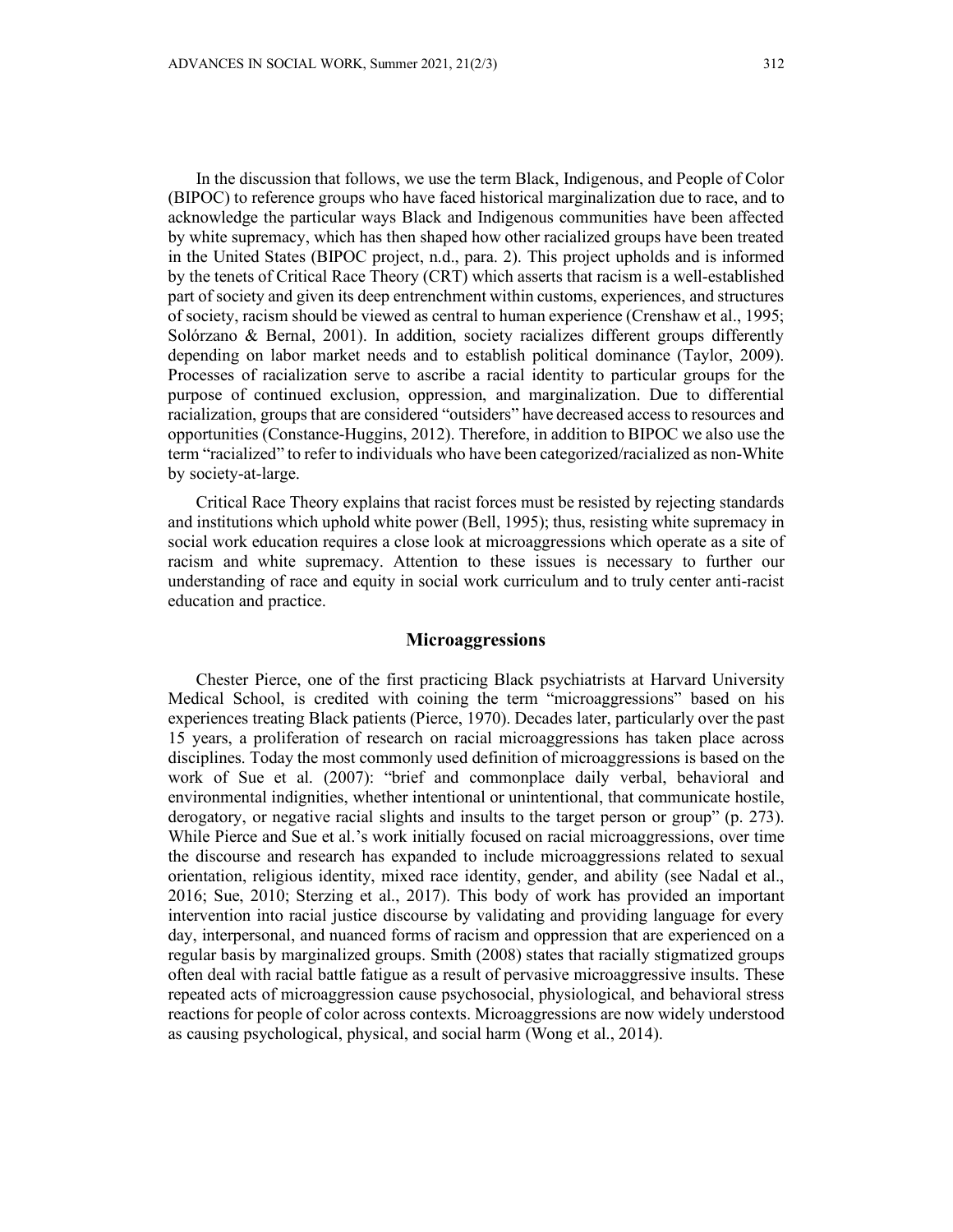Although it is often assumed or implicit, it is important to name that microaggressions are linked to and reflective of the larger socio-political context and structural conditions of racism. Though they can be small everyday acts, microaggressions have significant causes and impacts, and serve to maintain racism and inequity. In recent years, the social work literature has been attentive to the experiences of microaggressions on marginalized populations (including recent special issues of *The Journal of Ethnic and Cultural Diversity in Social Work* in 2017-2018).

This work embodies social work values and takes an ecological approach as it demonstrates keen appreciation of microaggressions as embedded within social context and macro-level structural racism. While some of this literature has focused on microaggressions in the social work classroom (see Hollingsworth et al., 2018; Pérez Huber & Solorzano, 2018; Spencer, 2018; Wong & Jones, 2018) to date there is no research that specifically examines the experiences of, and interventions for, racial microaggressions in field education settings.

## **Race and Field Education**

While there is a paucity of literature on race and field education generally, we do know that BIPOC students often encounter race-related barriers in field placement interviews, during supervision, and while building relationships with agency staff (Razack, 2001). In addition, BIPOC social work students have shared that they struggle to have cross-cultural conversations with their field instructors around race-related issues, and experience racial tensions at their placements (Daniel, 2007). Social work practitioners in the field are also witnessing and experiencing microaggressions. In a recent qualitative study, Weng and Gray (2020) interviewed 30 practicing service providers regarding their perceptions of microaggressions in social service settings. Participants shared that racial microaggressions were pervasive in practice and evident in the ways BIPOC clients were treated, especially when their cultural preferences and knowledges were disregarded. Additional microaggressions reported by service providers included ways service users were stereotyped and blamed for their circumstances. It is clear that race-related issues and microaggressions exist in practice contexts, and thus have an impact on the experiences of both students and field instructors.

## **White Supremacy and Professionalism**

White supremacy holds whiteness as the default standard to which all other groups are compared, including in a professional context. In the workplace, white supremacy culture explicitly and implicitly privileges whiteness and may discriminate against non-white professionalism standards (Gray, 2019). As social work's signature pedagogy (Council on Social Work Education, 2008), field education offers a unique site to view how white supremacy operates within both social work education and in agency settings, because it is the site where students are socialized into their professional identities and roles as practitioners.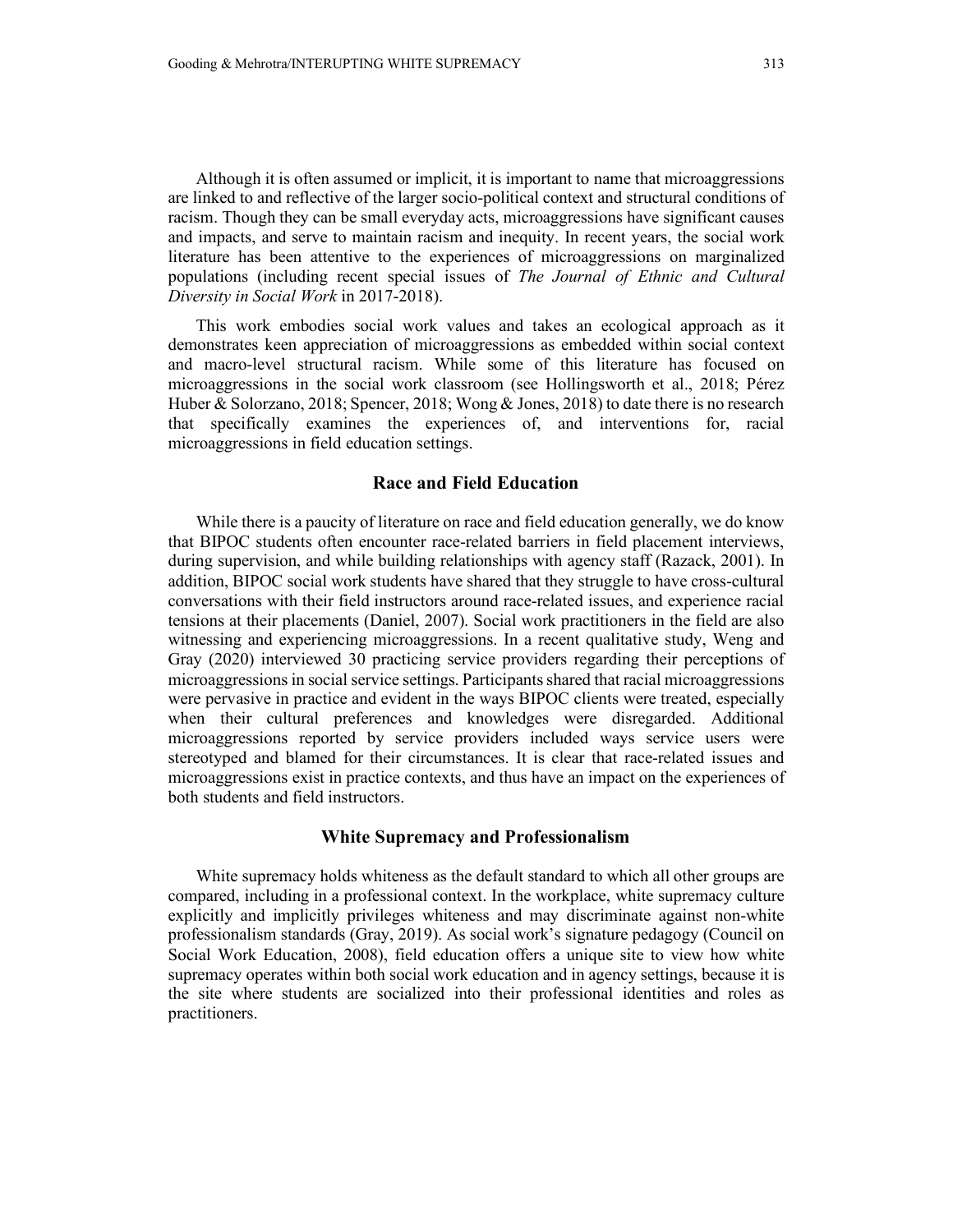While today the concept of professionalism is often taken for granted in social work, over 100 years ago, Abraham Flexner claimed social work did not meet the criteria necessary for professions: intellectual with high individual responsibilities, material collected through science and learning, practical techniques taught through education, selforganized, and increasingly altruistic (Flexner, 1915). Flexner's impact created the development of social work associations, standardized curricula (which now include courses on research), and the creation of a specific social work method (Austin, 1978). During this time, mainstream social work centered on settlement houses and supports for White immigrants and migrants (Berman-Rossi & Miller, 1994). However, racialized immigrants had to develop their own agencies to address social service needs; especially since racism and cultural barriers impeded any chance of assimilation into mainstream American culture. Mexican immigrants created informal kinship groups, or *mutualistas*, to enhance cultural identity and political strength (Reisch, 2008). These groups were not about assimilation but offered cultural activities alongside legal and economic assistance. For Chinese immigrants, most of whom were men, associations focused on housing and small business loans. Reisch (2008) notes, "Isolated and seemingly self-sufficient, these developments in Asian and Latino communities were virtually ignored by White social workers for decades" (p. 793). Meanwhile, reformers in the Black community advocated for funding from White benefactors. Using the terms "racial uplift instead of equal rights" (Hounmenou, 2012, p. 653), Black female reformers created Black settlement houses. These houses offered space for Black activism, training, education, recreation, and more (Hounmenou, 2012).

Social work has since progressed to be more inclusive, yet implicit discourses about who is considered a professional social worker and who is not continues today;-these ideas are grounded in a color blind approach which assume race does not impact practice. Badwall (2015) contends that the social work discipline has struggled to accept race and racism as central to the practice experience of BIPOC social workers because it assumes that an acknowledgement of race will detract from an objective and "professional" social work practice. Badwall (2015) posits:

Racialized workers cannot be seen as liberal, moral subjects when racism is named, as the very naming of racism disrupts both the ideals of the profession and the neoliberal underpinnings of the state. Being seen as moral subjects requires an erasure of race, which is impossible for racialized people. (p. 19)

In other words, Badwall highlights the unspoken tension between being a racialized person and the stated ideals of the social work profession, which does not always acknowledge the ways race, racism and white supremacy affect the social work practice landscape or how professional identity is viewed and experienced.

Drawing from qualitative research conducted with BIPOC students and field instructors, we use participant narratives to illustrate some of the dimensions of microaggressions experienced in field settings and their unique impacts. We then follow with recommendations for addressing microaggressions in order to improve field education experiences for BIPOC students and field instructors, and to promote racial equity within this critical part of social work education.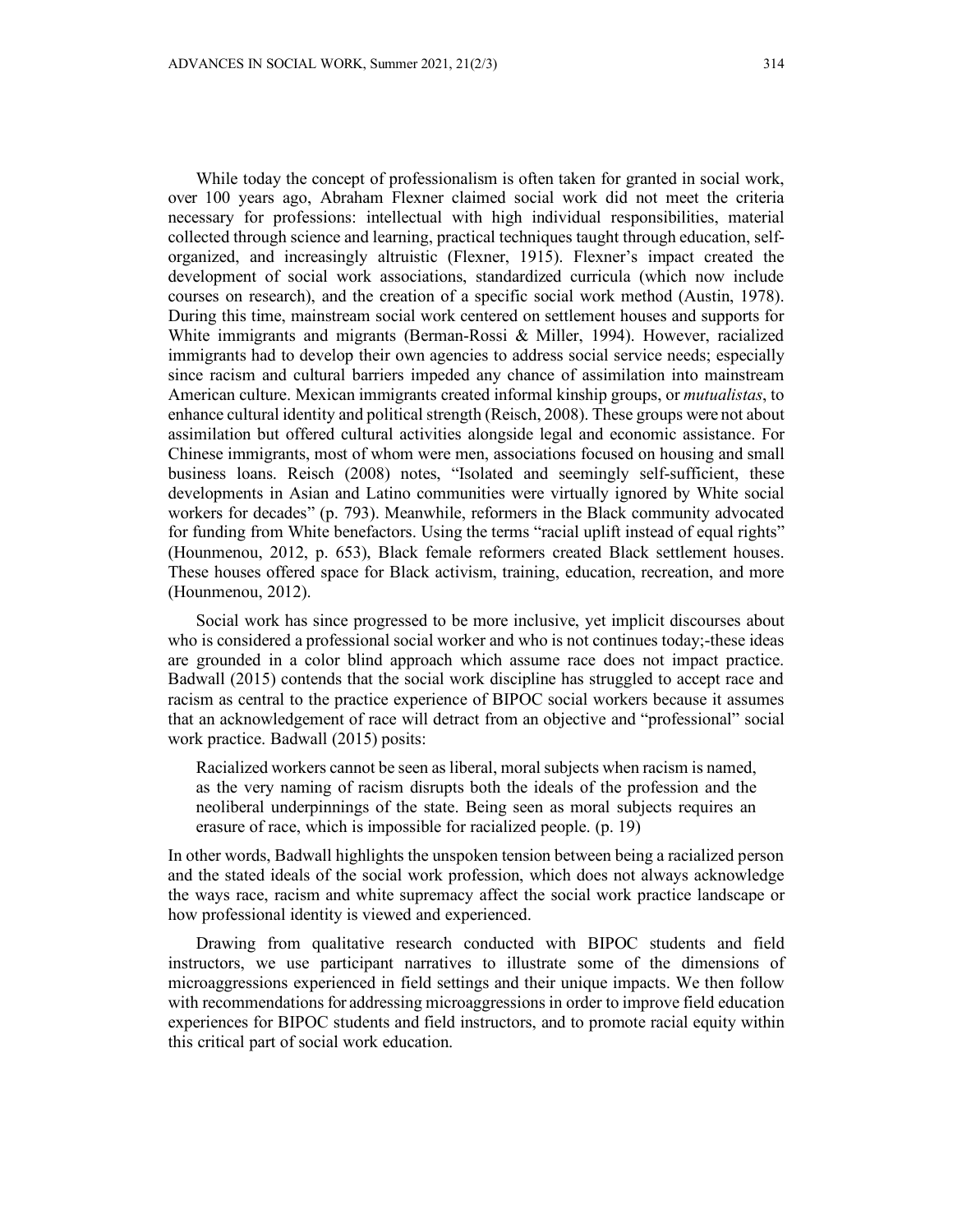#### **Overview of the Study**

The discussion presented here is emergent from a larger project exploring experiences of social workers of color. This two-pronged study was focused on how BIPOC students (MSW and BSW) and field instructors make meaning about their experiences in field education. While a fuller discussion of our design and methods is detailed elsewhere (Mehrotra & Gooding, in press), we offer a brief overview here to provide context for the discussion regarding microaggressions that follows.

#### **Research Design**

In this study, we conducted semi-structured interviews with BSW and MSW BIPOC students who had completed at least two quarters (20 weeks) in their internships, and held both focus groups and interviews with field instructors who provide supervision to social work students in community settings. In order to be eligible to participate, students and field instructors had to identify as Black, Indigenous, and/or People of Color, including: Black/African American, Native American/Indigenous/American Indian/Alaska Native, Asian/Asian American; Arab/Middle Eastern, Hispanic/Latinx/Chicanx, or mixed race/multiracial.

#### **Study Sample**

The sample consisted of 42 BIPOC students–27 MSW, 15 BSW–and 24 BIPOC field instructors. The sample reflected demographics of communities of color in the region and in the west coast public university where the research took place, particularly in regard to gender, racial/ethnic background, and age. Of the sample, 24 students self-identified as Latinx (including self-identification as: Latino/a, Mexican, Mexican-American, Hispanic, "brown"), 10 as mixed race/multiracial (including: African American/Native American, Vietnamese/White, Multiracial/African American, Latino/Mixed Race), five as Asian/Asian American (including Chinese American, South Asian, Filipino, Asian American), two as African American, and one as Native American. Thirty-three participants identified as women, eight identified as men, and one participant identified as non-binary.

For the 24 field instructors, data were collected from three focus groups (with 12 participants total) and 12 individual interviews. Within the sample, 11 field instructors identified as African American/Black, four as Latinx (including Latino, Mexican American, "brown"), five Asian/Asian American (Asian/Korean, Asian Indian, Vietnamese) and five multi-racial/mixed race (Native American/White, Biracial, Multiracial, Native Hawaiian/Japanese, Asian/White, Black/White). Seventeen field instructors identified as women and seven identified as men. As a whole, field instructors had a significant amount of practice experience (ranging from eight to 37 years). Across both students and field instructors, a range of field settings were represented, including: healthcare, schools, mental health, culturally-specific agencies, state agencies and community-based organizations.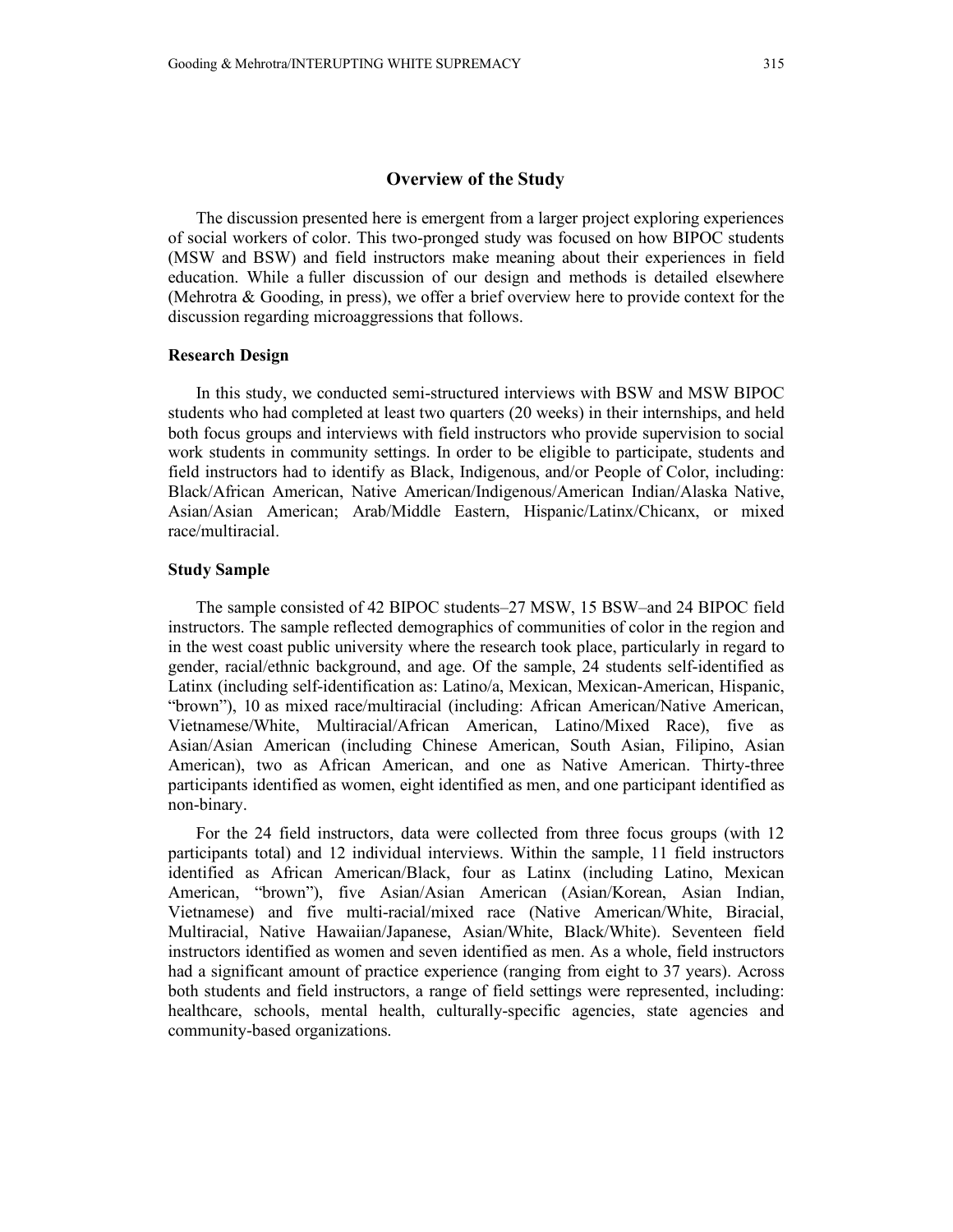#### **Data Analysis**

Interview and focus group questions focused on motivations for becoming a social worker (and/or field instructor), experiences in field placements (including within agency settings, with the University, and with clients), and experiences with supervision. Given the exploratory nature of the study, thematic analysis was used to make meaning of student and field instructor narratives. The data were analyzed by the authors who engaged in consistent peer debriefing about emergent themes and meanings. As two BIPOC researchers who have a personal and professional relationship to field education, the authors engaged in a consistent reflexive appraisal process to account for bias or gaps. This process included memo-writing and peer debriefing throughout the analysis process (Padgett, 2008).

#### **Microaggressions in Field Settings**

Across interviews, two types of microaggressions were consistently shared by participants: a feeling of being tokenized (i.e., being included or singled out as a person of color to promote the illusion of inclusion and/or to represent one's racial/ethnic group, but not for one's individual qualities; hired to appear that the organization supports diversity but not to actually change the culture or promote equity within the organization, etc.), and invisibility or "not being seen" in the placement context. Students shared their experiences with direct microaggressions from clients as well as colleagues, and also noted the indirect experience of witnessing microaggressions within their agencies; particularly seeing microaggressions directed toward clients.

In their narratives, many participants discussed the salience of context in understanding racialized dynamics and harm that they experienced in placement settings. For example, several students highlighted that even if they did not directly experience racial microaggressions, the perception of white privilege and lack of consciousness about race and racism in their field site impacted their sense of safety and their ability to speak openly about racialized experiences. One student shared specifically about hearing her field supervisor and other staff explicitly minimize and ridicule the concept of white fragility, which the student felt set the tone for what she could and could not talk about in her placement with regard to race. These contextual experiences shaped BIPOC students' experiences, regardless of whether or not students experienced microaggressions explicitly. In the discussion that follows, pseudonymous have been used to maintain participants' anonymity.

#### **Being Tokenized**

Both students and field instructors voiced that they sometimes felt tokenized as a person of color in different ways in the field education process. This was also complicated as participants understood the importance of their presence as racialized social workers to make change in the field or agency, but also felt the negative impact of feeling like the token person of color.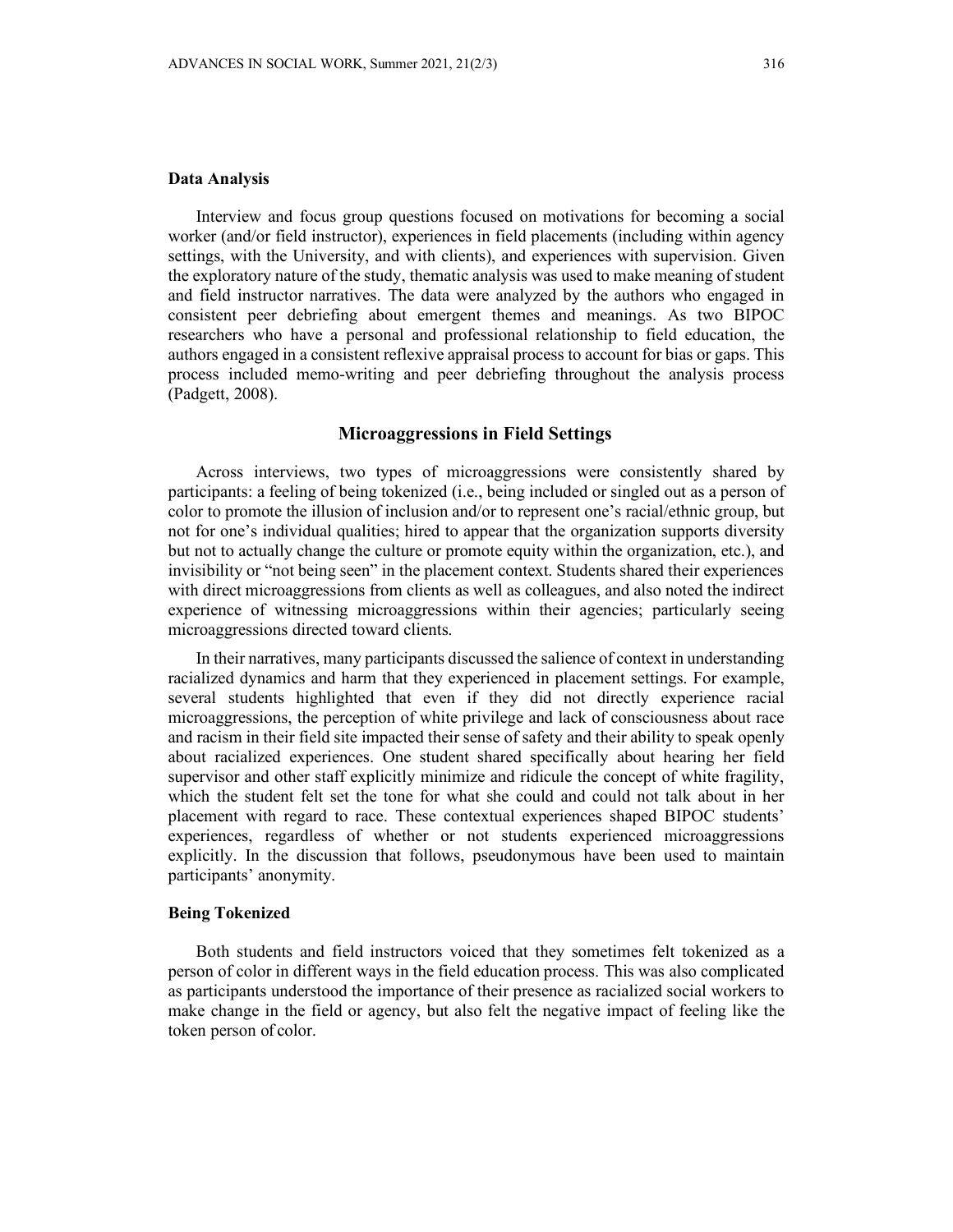One MSW student talked about being expected to speak for all Latinos or being asked to work with Latinx clients even when they were not the most skilled social worker for the clients' needs:

*I get kind of tokenized….like if they have a question about anything about Latino population it comes to me and I kind of feel like I speak for that [...] so I think sometimes they assign me cases based on the culture, but they're not giving the client the best treatment possible.* – MSW, Latinx, female

Another MSW student reflected on being specifically held up in his placement setting as an "exception" – a particular form of tokenization: "I've been told twice that I'm one of the good Mexicans or I'm one of the Mexicans that is making this country better not worse." – MSW, Latinx, male

Field instructors (FI) also discussed being tokenized, both by the social work program and by students. One Asian American field instructor who has served in this role for many years spoke to this: "One of the challenges that I have faced is sometimes I feel like I'm being asked to be a field instructor because they want to have someone of color to be a field instructor…" – FI, Asian, female. In her narrative, this field instructor emphasized that despite this experience of tokenization, she was committed to supporting BIPOC students by serving as a field instructor.

Another field instructor working in a healthcare setting, spoke to some of the unique dynamics of being tokenized as an African American woman (in a specific geographic and political context) by White students when they first meet her:

*Now on the other hand, supervising students who are not people of color, that brings into who I am, what I represent to them as a Black woman. And this whole ... liberalism area thing then kicks into play with initial idolizing. But idolize in a very different way from how POC would idolize me. It's idolizing me without any context really of anything about me or who I am. What you see is a skin color, and something within you tells you that you should, because it's West Coast City or*  whatever, that you should think a certain way about me. - FI, Black, female

#### **Invisibility/Not being Seen**

Another type of microaggressions that students discussed was numerous ways that they felt invisibilized, not seen, or not respected as a professional within their agency context. While some of these experiences were linked to their institutional role/position as an intern, there were also ways that racial microaggressions played out specifically to invisiblize racialized students. In particular, students discussed being confused with other people of color in the agency, people in the organization not remembering or acknowledging them, and not being viewed as the social worker.

Several students talked about being confused with other BIPOC individuals in the organization. For example, one BSW student in a school-based setting shared, "There's been like others of just people calling me Belinda instead of Susana, because Belinda is the only other Latina in the school. And it's just like seriously guys? We don't even look alike.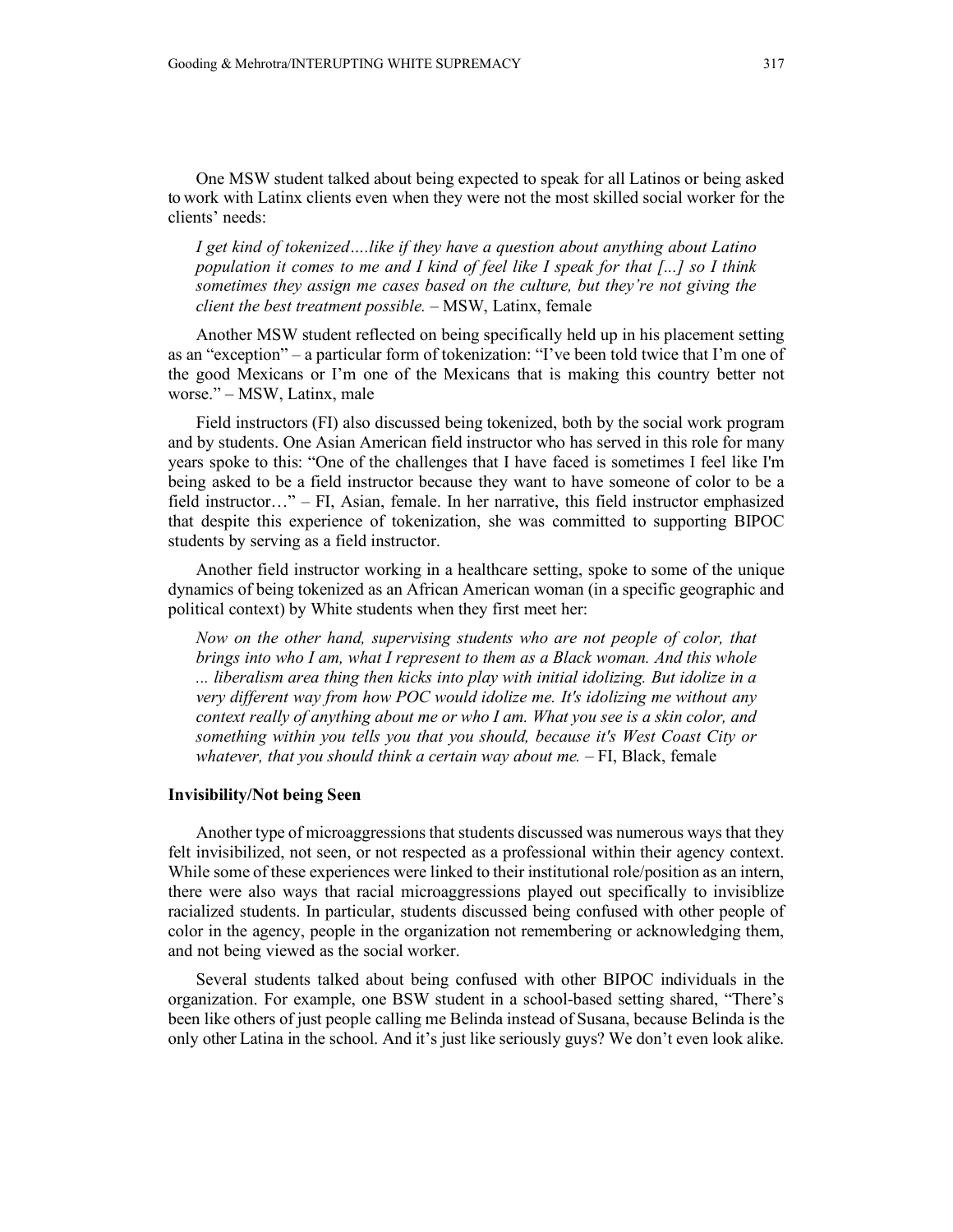Come on." – BSW, Latinx, female

Another microaggression related to invisibility that several students talked about was the feeling that others in the agency (both clients and other staff) did not remember or acknowledge them. One student recounted an experience of being part of an interdisciplinary team and not feeling seen by the other staff:

*And like having people, the counselor and psychologist like ask me, 'so who are you, what do you do?'* [...] *and having that happen multiple times...it was hard to not walk out of that meeting and feel some type of way. And I think that's happened a lot this year. Like, meeting people who I've already met, or teachers who I've already met and being like, 'so who are you again?'* [...] *I feel like, there's some dynamic of power happening there*. – BSW, Latinx, male

Another MSW student talked about not being acknowledged in the lunchroom while seeing White people having a different experience:

*...Just going into the lunchroom with older White folks. The way they just stand there. They don't even say hello. They don't even acknowledge you. And then when someone else walks in the room and you notice that, I mean it might be because I'm a minority, but I notice that they're White and they're like 'hey, how it's going?'. But yet, I wasn't…I didn't get that kind of greeting. And so, for me, that's just uncomfortable*. – MSW, Latinx, female

Another dimension of invisibility that participants recounted was not being seen as the social worker or professional in their placement setting. One Black male MSW student whose practicum was in a medical setting shared about his experience of being viewed as a service user:

*Simply my presence in the emergency department is in many cases this anomaly, where people kind of like stare at me and watch me walk through the hallway. People, for a while, assumed that I was the spouse or the partner of patients or the brother of patients. And people, doctors walked up to me and shook my hand, told me they were sorry for my loss, right or they're sorry that I had to be in the hospital to that effect.*

This student continued on to share how he attempted to address this microaggression over time as a way to make himself and his role as the social worker visible:

*And so, what I realized was it was important for me to start and keep in mind I'm wearing a name tag, a name tag that's attached to my chest. So, if they just look beyond my skin they will see the name tag. And so, I began to kind of step back and whenever they approached me, I would kind of just hold my hands to my side and look at them and then look directly at the patient or the client that I was working with. And after a while I would notice doctors walk toward me to kind of give me this sorry you're here and they would look at me. And I would kind of look at my name tag. They would look at my name tag and then they would either just walk away or they would talk to the person that I was standing next to who was actually the patient. Or the patient's family member.* – MSW, Black, male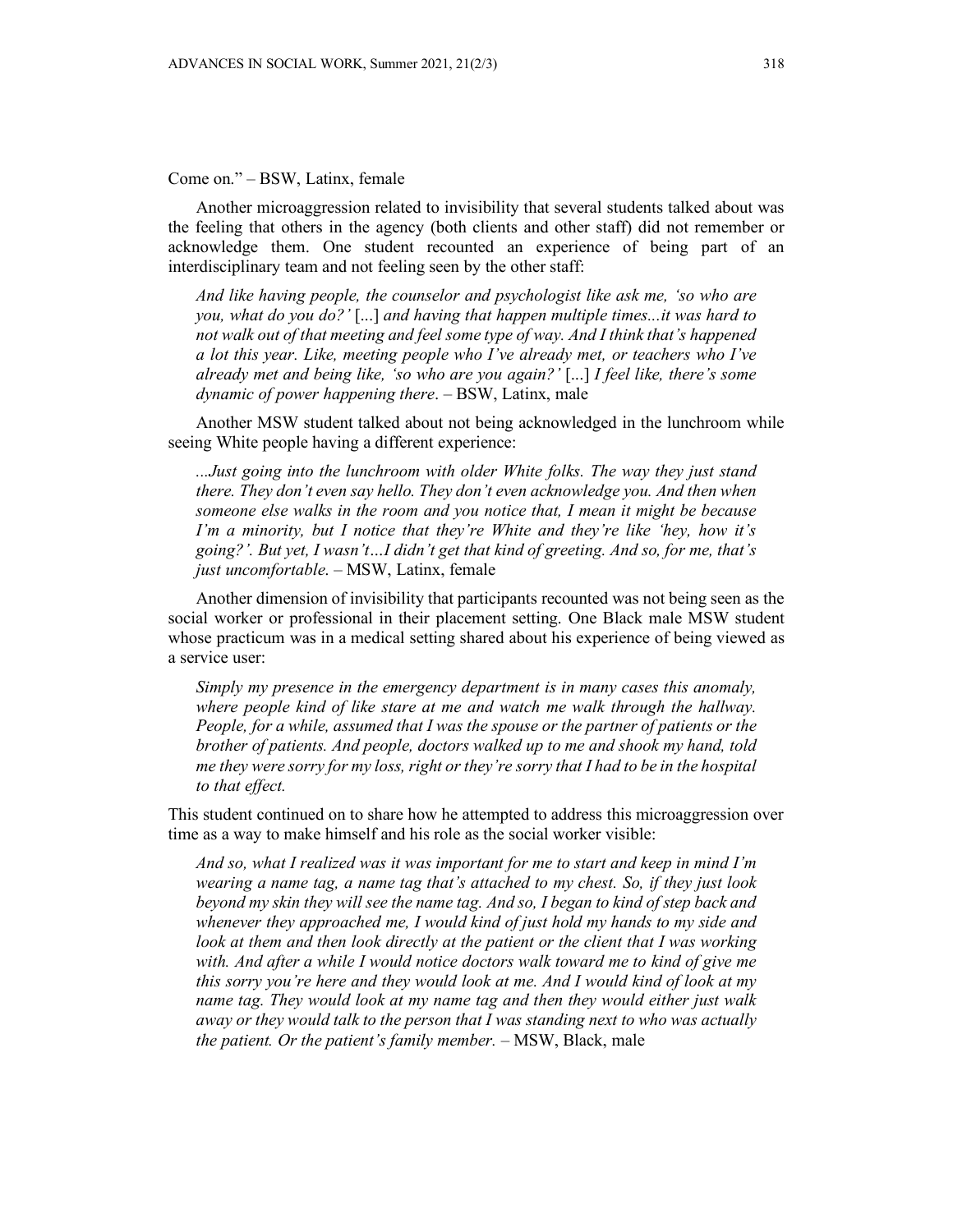#### **Experiencing Microaggressions from Service Users or Students**

In addition to racial microaggressions that were experienced in the larger agency context (i.e., from staff or colleagues), students also shared about experiencing racial microaggressions directly from clients. For example, one MSW student recalled:

*…most recently there was a client who was like kind of agitated and he called me a gook. And I haven't even grown up like hearing that term a lot. So, I don't even know if I'm pronouncing it right. But I just heard it and I was like wait a second. Like remembering, you know, that is not a nice word to say. [...] I've had a couple of clients who asked me like…this is like after a couple of minute conversation in English, they ask me like 'can you speak English?'* – MSW, Asian, male

Another student remembered racial microaggressions she experienced from a client when on a home visit:

*...I went to a client's house with a case manager and they just kind of singled me out in the room. And we were just there to assess him [...] And he's like, 'well what is this Mexican doing in the room?' I was like, like I didn't react at the moment or you know, not acknowledging it kind of and then I was like, 'oh I'm in an intern. I'm in school, I'm doing this…' And then like throughout the whole assessment, he just kept making like microaggressions and like 'oh yeah, I used to work with like Mexicans and then I gave up my job…'* – BSW, Latinx, female

BIPOC field instructors also recounted experiences of being questioned by White students which felt like a racialized microaggression. One Black male field instructor working for the state talked about the challenge of working with one White student who he felt did not respect his experience and knowledge: "...when I'm providing information they would do like a second fact check with a White person as if maybe I am not quote unquote an expert in that area of work. [...]" – FI, Black, male

Another field instructor also shared an experience where she felt that a White student was patronizing her and questioning her knowledge:

*I have had a couple of students that are from dominant culture and one in particular...she was always bringing me journal articles and telling me about books about people of color and different things [...] it felt really condescending and I didn't like it...But it was a good, we had a really good discussion about that because finally I said, 'hey, you know, you don't have to bring me stuff, I said, first of all I don't have time to read it I said, and secondly I already have a lot of lived experience'"* – FI, Asian, female

#### **Witnessing Microaggressions**

In addition to being direct recipients of microaggressions in field settings, students also reported that they witnessed microaggressions happening to others, most often service users, and were negatively impacted by seeing this. As one participant stated: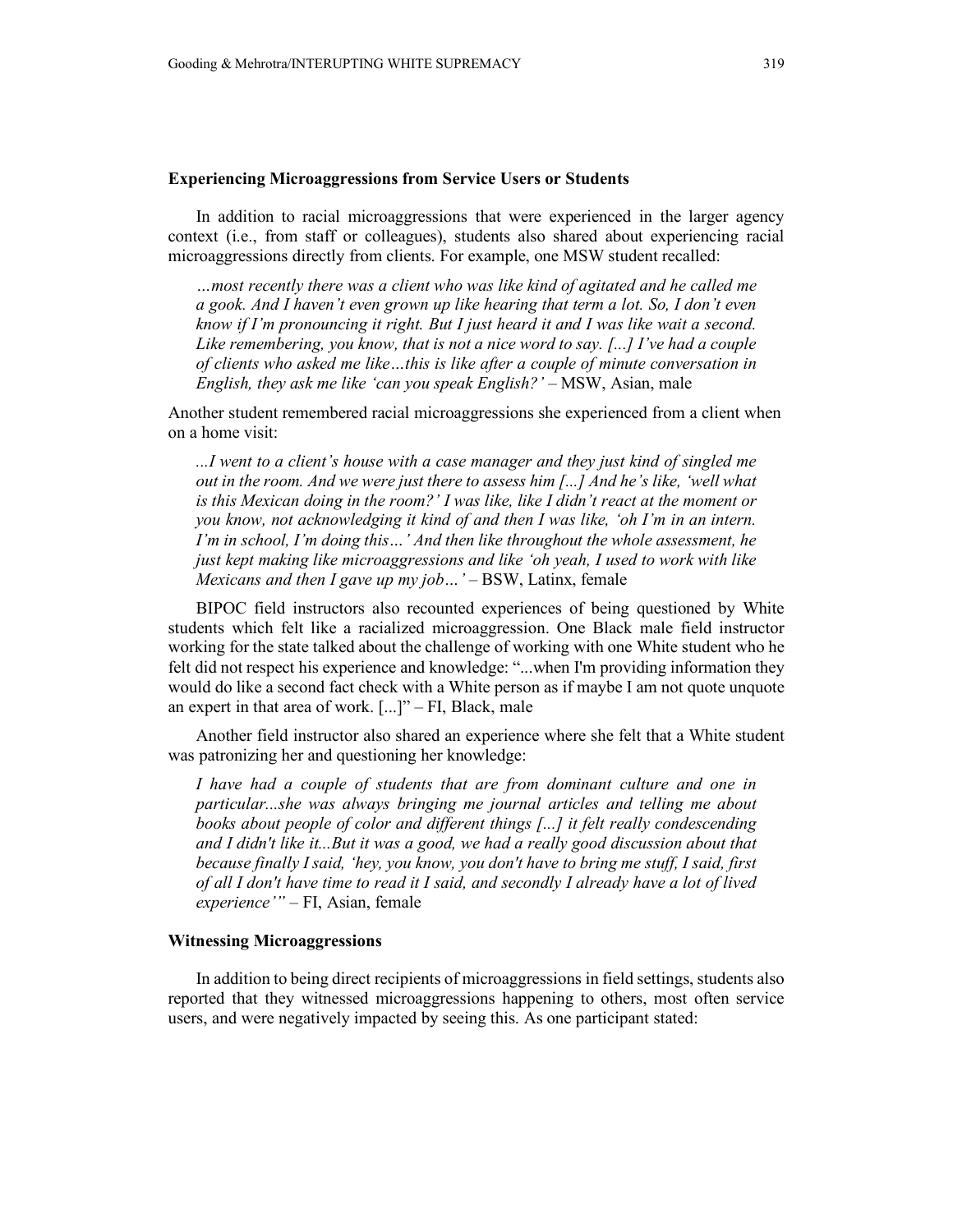*There was one time a clinician, who identifies as White, I was shadowing and they... The orientation was over, the client was ready to leave and they made a comment as in, 'I will follow you out.' And I don't hear them say that that often to that many clients but it just kinda stuck with me because that person identified as African-American and it just reminded me of my experience and people I know experiences of being followed or watched in spaces by people of the dominant culture.* – MSW, Mixed race, male

Another student talked about feeling indirectly impacted by microaggressions that they heard in their field agency:

*I've witnessed like some strange comments that were definitely like microaggression, racial things. They weren't necessarily directed towards me, but definitely still like minimized me as like a person, because it was things about like, you know, nationality and things like that. And what being American in cause in the moment it was being portrayed that being American is being White. If you're White, you're American. So, it othered everyone else as being non-American. So, things like that.* – MSW, Mixed race, female

#### **Impacts of Microaggressions**

BIPOC students and field instructors who experienced and/or witnessed microaggressions in field placement settings were impacted by these experiences. While existing research on microaggressions has captured how people are affected by and cope with microaggressions in various settings, (see Wong et al., 2014 for a comprehensive review), one unique impact of microaggressions in the field education context is that it affects one's professional sense of self and meaning-making about identity. Managing microaggressions also had emotional effects on participants and meant doing additional labor – most often invisible and/or emotional labor that is not required in the same way from White counterparts.

#### **Professional Identity and Inability to Bring One's Whole Self**

It is well-established that one of the primary functions of field education is professional socialization and, specifically, helping students to grow into their professional identities. Throughout their narratives, many BIPOC students named the ways that they navigated their personal identities and field experiences in relationship to their professional identity. This included code-switching (adjusting one's style of speech, appearance, behavior, and expression in order to fit in to the dominant culture), feeling like they had to minimize their racial/cultural identities, and feeling insecure or inadequate in their roles. While students articulated this differently, across participants who experienced microaggressions, many discussed how racism and microaggressions had impacted their professional sense of self and/or their professional confidence. One BSW student specifically recalled how she felt pressure to present as "professional", but she still felt inferior based on her racial identity:

*I experienced a lot of microaggressions [...] I've been trying to make them aware of it. And it's just not going anywhere. And so, like as much as I try to present*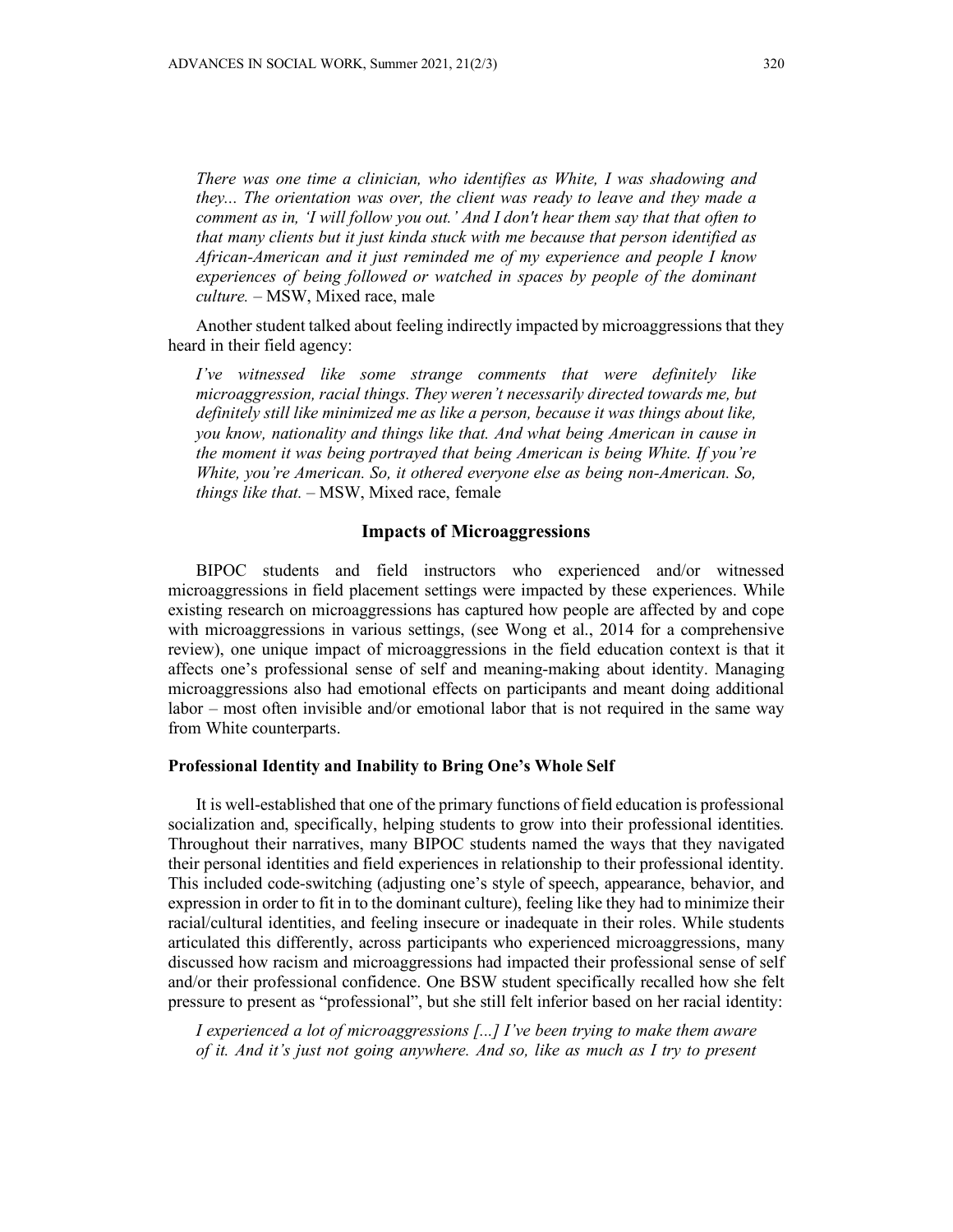*myself as professional or educated, I feel like there's still that barrier because of the way I look. And it's just like no matter how much I try to put my best foot forward, there's always gonna be a look of 'okay like your opinion was good, but it wasn't great'…"* – BSW, Latinx, female

Some students also felt that in order to be a professional social worker, they had to quiet expressions of their cultural and racial identities in order to avoid being stereotyped. As one Latinx student shared:

*It is also just hard feeling like I can't be my boisterous self, because I have to be my professional self. [...] I have to like quiet myself because I don't want them to think like, 'oh she's just the angry Mexican girl'. And so, that's been really tough, because you don't get to feel like you can be who you are...* – BSW, Latinx, female

As noted by this student, many participants directly and indirectly spoke to the feeling that they could not bring their whole selves to practice, and the divide they felt between their personal identities and professional selves. One field instructor who has been in the field for many years also reflected on how this played out for her when she was a student:

*...I dealt with discrimination within my placement settings. Both my undergrad and my grad placements, my field instructors were White women, and I just had a difficult time. I struggled with that relationship and never felt like I could truly be myself. It was just all kind of like pretending and felt like I was always being judged differently [...] you had to kind of walk that line of not saying too much, not exposing yourself and some of your areas of weaknesses versus strengths. And I just think it was just very difficult.* – FI, Black, female

One student witnessed her BIPOC field instructor grapple with not being able to bring her whole self to her practice, and the pressure to assimilate to the dominant culture's ideas of professionalism:

*...my field supervisor cried a lot, because she felt like she can't bring her whole self to the work. [...] You can't bring, as a person of color you have, in order to fit into the mainstream, you know, you have to kind of fit into the mainstream, White mainstream, in order to be accepted, because you know we're already looked at as different. We're already looked at as deviant or not conformed, poor. You know, there's all this perception and biases against people of color.* – MSW, Mixed race, female

Overwhelmingly, participants felt that they had to adhere to certain standards of professionalism (as defined by the dominant culture) in order to be a successful social worker but that doing so meant they were not able to bring their full authentic self as people of color without feeling critiqued or judged.

#### **Emotional Labor and Toll**

Both students and field instructors also noted the emotional toll and additional emotional labor that they had to do as a result of microaggressions they experienced and/or witnessed. Sometimes this was emotional labor that students had to do to make sense of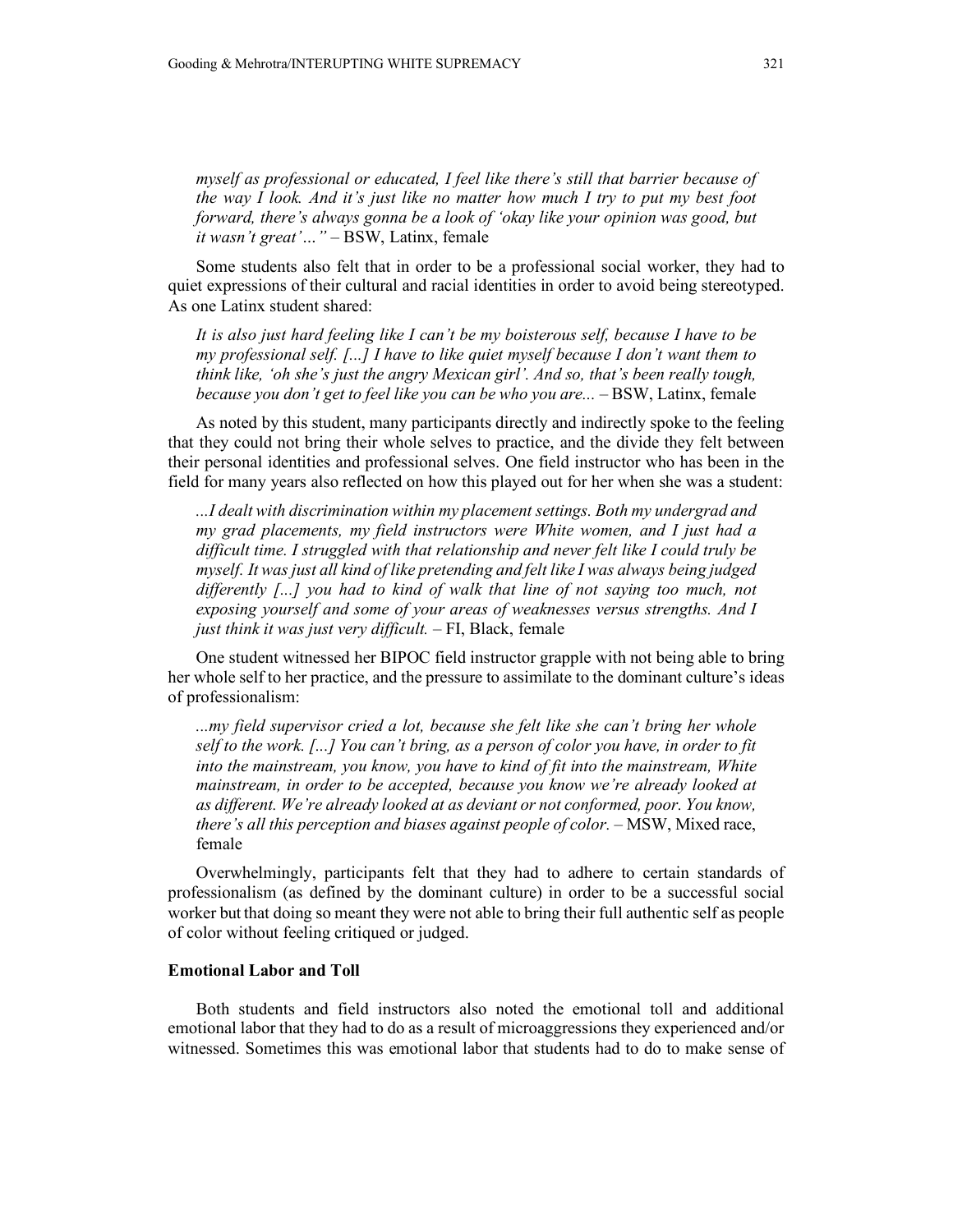their experiences and navigate within dominant culture agencies. For some field instructors and students, this entailed having to call out racism, interrupt microaggressions, and/or having to educate others about their racial/ethnic group or about oppression. One BSW student spoke about the emotional toll of experiencing microaggressions:

*Yeah, so going back to the whole microaggressions and the racism I've been experiencing at my agency. I thought I was just going crazy to be honest. And I feel like just that, like even that in itself is a common thing that we experience as people of color. Like feeling like we're going crazy, but in reality we're not. You know what we're experiencing is pretty real and we need to be able to bring that to the surface and be able to talk about that.* – BSW, Latinx, female

One field instructor noted the additional labor she had to do with White students in interrupting microaggressions that they perpetrate:

*I think with White students it can be another level of labor where there are microaggressions that happen that now I've got to navigate interrupting for a student that feels a little bit different than it does for staff. And some of it is maybe I start to get too careful and not wanting them to feel like they can't be at this internship but also feeling like it's important to point it out. I also sometimes don't have the energy to do that labor anymore.* – FI, Mixed race, female

Both BIPOC students and field instructors were impacted by microaggressions in terms of their personal and professional sense of self and the emotional toll and labor they incurred. These impacts are important to the specific context of field education given the role of field placements in nurturing professional identity of social work students, and the importance of attending to student and field instructor labor and well-being.

## **Discussion and Recommendations for Addressing Microaggressions in Field Education**

BIPOC student and field instructors' narratives illustrate the pervasive and complex experiences of microaggressions that impact field education for both BIPOC students and field instructors. Students experience direct microaggressions from both service users and agency staff while they also witness microaggressions happening to others, including clients. In addition, for racialized students, navigating microaggressions also connects to how they make meaning of their personal and professional selves. BIPOC field instructors also experience microaggressions in unique ways given their role; for instance, BIPOC field instructors in this study noted the ways that their knowledge and/or authority was questioned by dominant culture students. Across both students and field instructors, some of the common negative impacts of these experiences were: emotional toll (and often invisible) labor and effects on professional identity and confidence. Findings from this research suggests that in order to understand and address racial microaggressions in a meaningful way in field education, we must attend to varied dimensions of these experiences in our agencies as well as in our curricula.

Based on the learnings from this research, in the section that follows, we make recommendations to the social work field on ways to address microaggressions in the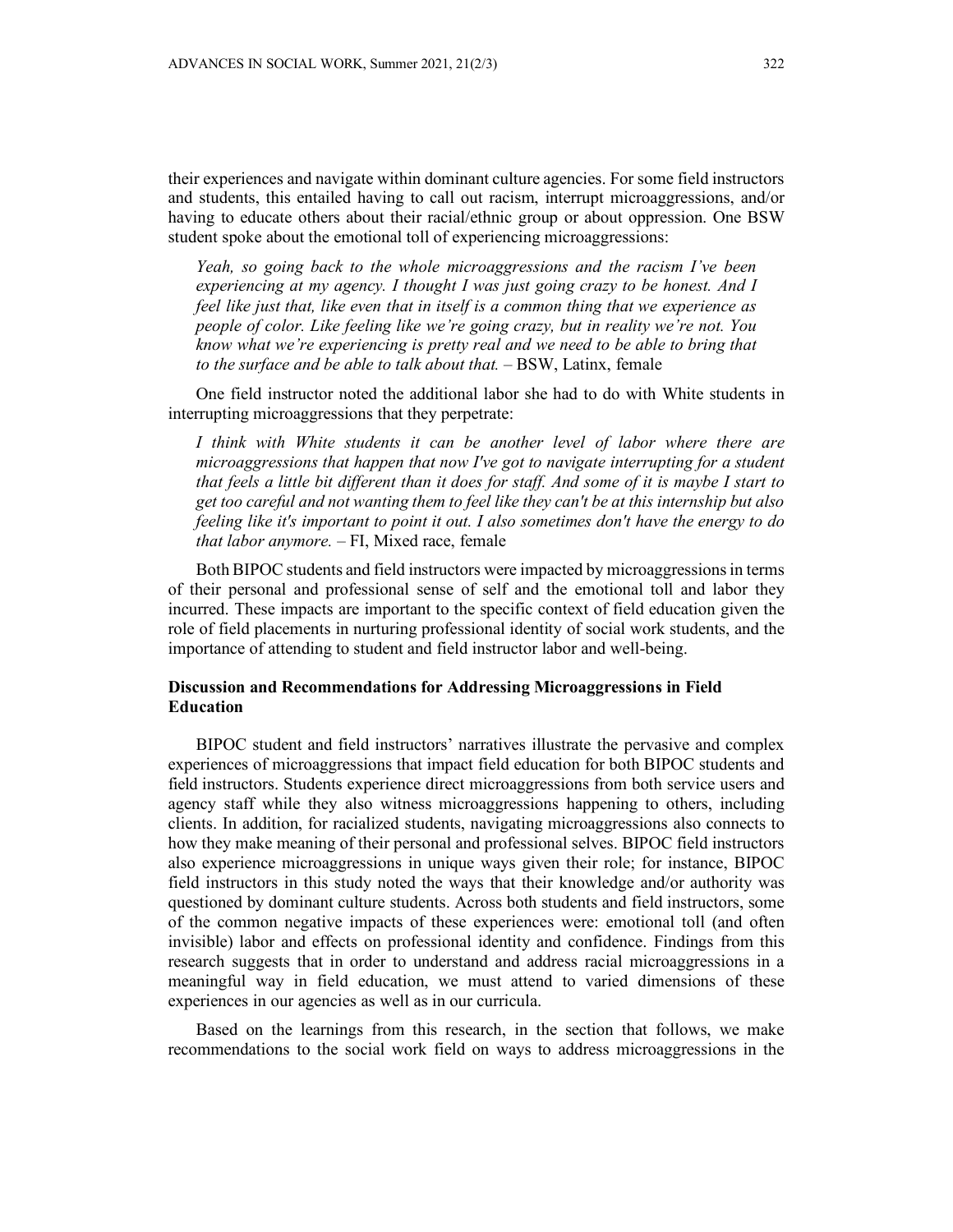context of field education. These include understanding microaggressions in their ecological context and unpacking the construct of professionalism. There are also concrete steps field education programs can take immediately to address microaggressions, including: expand notions of self-care to incorporate community care and attention to impacts of racism and oppression; train field instructors and agency staff; use the supervisory space to increase students' critical consciousness; integrate conversations about microaggressions into field seminar and site visits and; support more research on BIPOC field experiences.

#### **Ground Understandings of Microaggressions in an Ecological Approach**

The ecological approach centers the reciprocal relationships which exist between the individual and their environment across micro, mezzo and macro levels (Abramovitz & Sherraden, 2016). A significant finding in this study was that microaggressions were experienced and witnessed by students, their fellow interns, field instructors, and service users. When organizational culture, policies, and practices are factored in, it is clear that microaggressions are ecological – they occur at the individual level with students and field instructors, the mezzo level at staff and community meetings, as well as within organizational structure and society at large. Also, though it is beyond the scope of the discussion presented here, students also shared experiences of structural racism that they witnessed in their agencies–thus, again, highlighting the importance of understanding racism in field in a broader context.

An ecological approach to microaggressions also understands that microaggressions are linked to larger structural conditions (i.e., structural and systemic racism), and if these structural links are not clearly delineated, then microaggressions have the potential to get reduced to individual/interpersonal behaviors– which could further an individualistic, neoliberal perspective that places blame on individual and interpersonal behaviors as opposed to a focus on dismantling oppressive structural conditions. In situating microaggressions within an ecological context, social work education is charged to acknowledge microaggressions as insidious and endemic, place microaggressions within a larger understanding of institutionalized racism, and tangibly consider the ways it affects all levels of practice for racialized social workers.

## **Unpack the Concept of Professionalism**

BIPOC students and field instructors in the present study shared the myriad ways they were made invisible and/or othered within their agencies, such as when they were confused with another BIPOC person at the agency, were not viewed as the social worker, or were assumed to be service users. Issues around professionalism also arose when participants sensed that they could not bring their whole selves into the work due to feeling a disconnect between their personal and racialized identities and professional identities.

Given that field education is a site for professional socialization and identity development and the impacts of microaggressions on these processes for students of color, attention to how we think about professionalism is necessary in determining how to best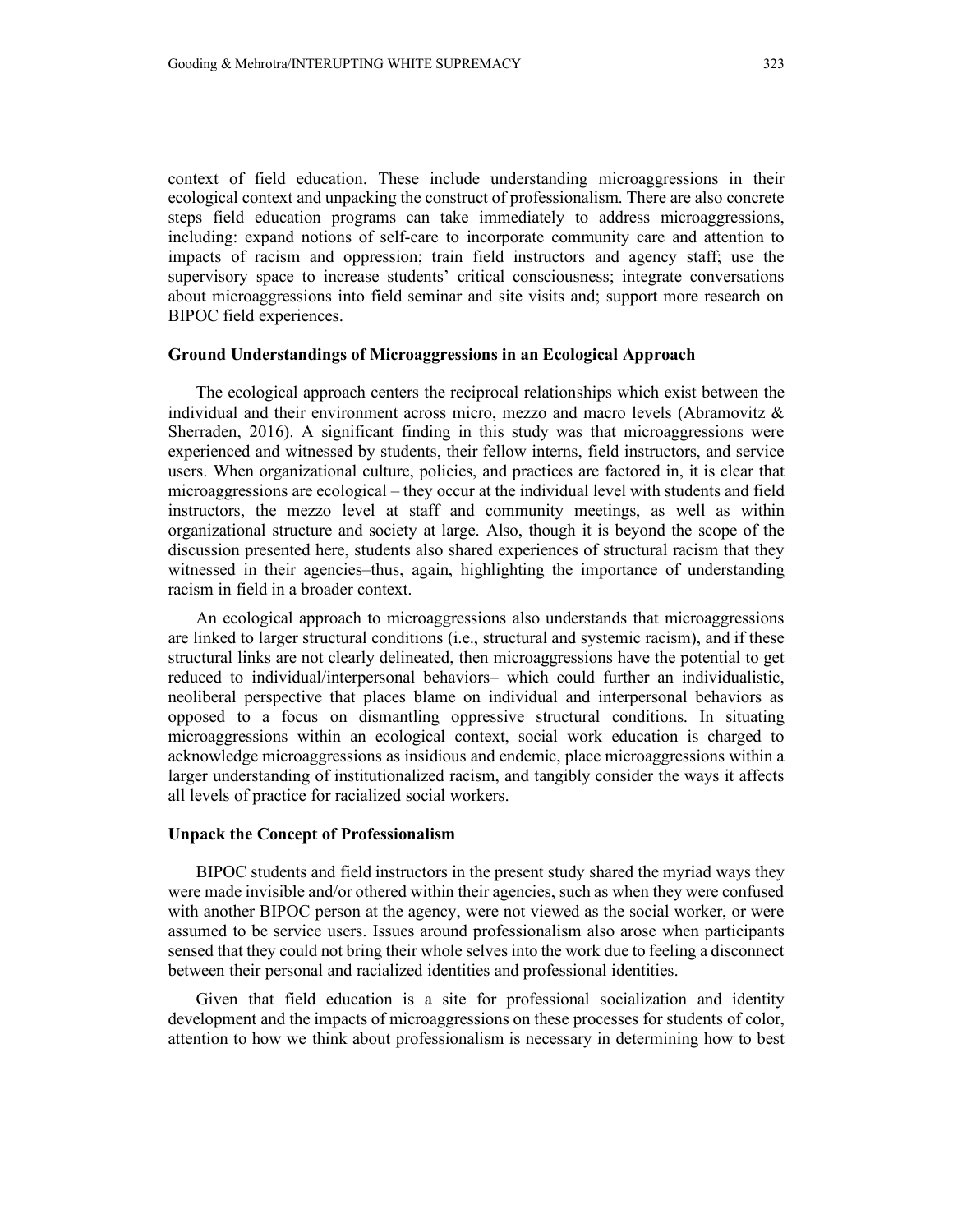nurture the growth of racialized social workers. As Badwall (2015) shared, there remains an implicit tension between being a racialized person and the stated ideals of the social work profession. Further, professional standards can often reinforce dominant culture values and ideologies (Gray, 2019). Central to addressing microaggressions in social work field education is the unpacking of the discourse of professionalism. Namely, that professionalism is a dominant culture construct that has historically marginalized racial minority groups (i.e., discussion on Flexner in literature review; Badwall, 2015; Mehrotra et al, 2019), and that continues to be reinforced in placement settings where BIPOC students and practitioners are implicitly and explicitly told that they do not belong in those settings, and must assimilate in order to validate their credentials. To address microaggressions in practice, social work educators and practitioners must discuss the complex construct of professionalism in classes, in field seminars, and during supervision. We must ask, what would it look like to socialize BIPOC social workers into a field that acknowledges the impact of race on the practice experience, and defends their right to practice in ways that validate theirs and their community's histories and lived experiences?

#### **Expand Notions of Self-Care**

Students and field instructors in the present study spoke of the emotional toll of experiencing and witnessing microaggressions. It is therefore woefully apparent that the harm caused by racial battle fatigue (Smith, 2008) cannot be undone without an expanded discourse around self-care for communities of color within the field of social work. Acknowledging the reality and impact of microaggressions makes room to address an issue which can make practice emotionally, physically, and psychologically exhausting in unique ways for BIPOC social workers. We must expand the discourse of self-care to explicitly include rest from the emotional labor of navigating microaggressions and discuss community care as a tool to challenge individualist notions of care.

Community care is the idea that a group's needs are best met when members come together and share responsibility in ways that facilitate trust and reciprocity (Sambile, 2018). In her now viral 2019 post, community organizer Nakita Valerio exclaimed, "shouting 'self-care' at people who actually need 'community care' is how we fail people" (Valerio, 2019, para. 4). Her quote highlights something many historically marginalized groups already know  $-$  a simple bubble bath may feel pleasant but does not interrupt the systemic oppression marginalized groups face on a daily basis.

As such, we recommend that social work programs offer community care options for BIPOC students and field instructors. These could include spaces in field seminars where BIPOC students can have conversations with each other about the realities of their field experience and process about microaggressions. Schools can also offer CEU events, donate their space to community organizations doing racial justice work, and host mentoring and networking events specific to BIPOC social workers to support community care efforts.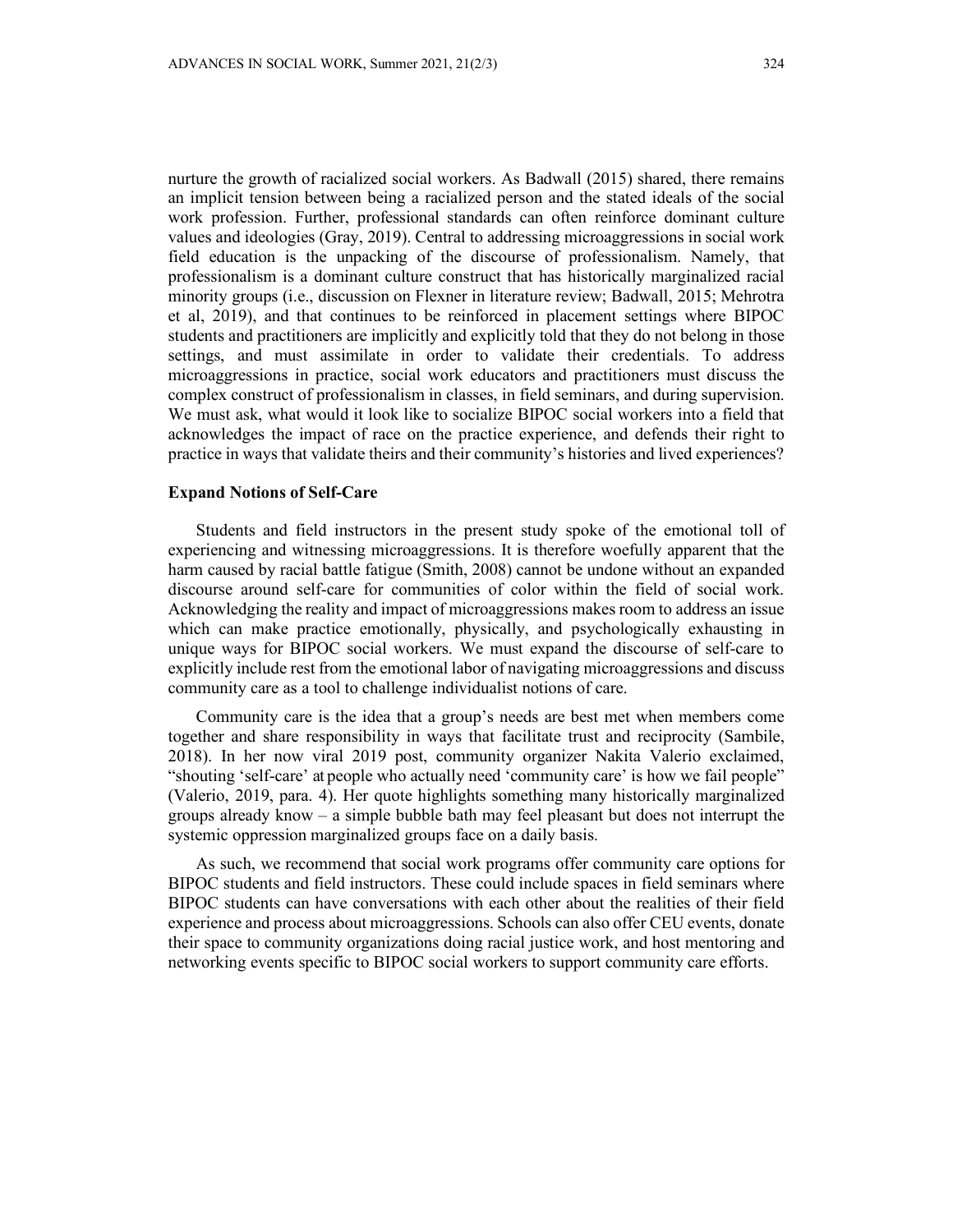#### **Training for Field Instructors and Agency Staff**

The current study illustrates the pervasiveness of microaggressions in agency contexts – it is experienced by students, field instructors and service users. Both students and field instructors navigated how to call out racism, interrupt microaggressions, and educate others on top of their work responsibilities. For students in particular, microaggressions affected their learning in field and their professional growth. Since racism is deeply entrenched in society (Crenshaw et al., 1995; Solórzano & Bernal, 2001) and in our field, it is vital that field instructors and agency staff are trained to expect, and react to racial microaggressions and incidents in field placements, especially since we know that the broader agency context matters when crafting meaningful field experiences for students of color (Mehrotra & Gooding, in press). Therefore, another way social work education can address microaggressions in field is to offer racial justice and skills-based trainings on racismrelated topics, including interrupting microaggressions, to all agency staff who interact with students.

Since not all practitioners are ready or willing to engage in conversations about race and practice, trainings are key to the development of their critical consciousness. Fortunately, there are already systems in place to make trainings accessible to field instructors and agency staff. Many social work programs offer year-long seminars in field instruction for supervisors, alongside CEU events. These are perfect spaces for staff who work with students to engage in racial dialogue, process its effects on their own and their students' practice, and gain relevant training on interrupting oppressive language and acts. It is important to note that trainings are one piece of the puzzle. As Finn and Jacobson (2008) highlight, "the everyday struggle for social justice demands ongoing vigilance, resistance and courage" (p. 15). Therefore, addressing structural racism is a continuous process and should be approached as such, but training can be an important step in supporting racialized students and field instructors in placement settings.

## **Integrate Discussions about Microaggressions Into Supervision, Field Seminar, and Site Visits**

Findings in this study showed that students experienced and were affected by various microaggressions in placement settings. Therefore, supervisors must have conversations with BIPOC students about microaggressions they may be experiencing and/or witnessing and how to navigate their professional identity as a racialized person. In fact, the ability for field instructors to discuss issues of race and racism is critical to meaningful field experiences for students of color (Mehrotra & Gooding, in press). Therefore, students and field instructors must be able to speak frankly about how structural issues – particularly around race – may be at play within the supervisory relationship, within the agency, and in the profession. In doing so, supervisors model how to engage in conversations about race and practice, and help facilitate feelings of trust and safety in the supervisory relationship.

Field seminar is another important site for social work educators to attend to microaggressions in field. Seminar instructors and field liaisons are often the first point of contact for students experiencing issues during their placements; especially if they are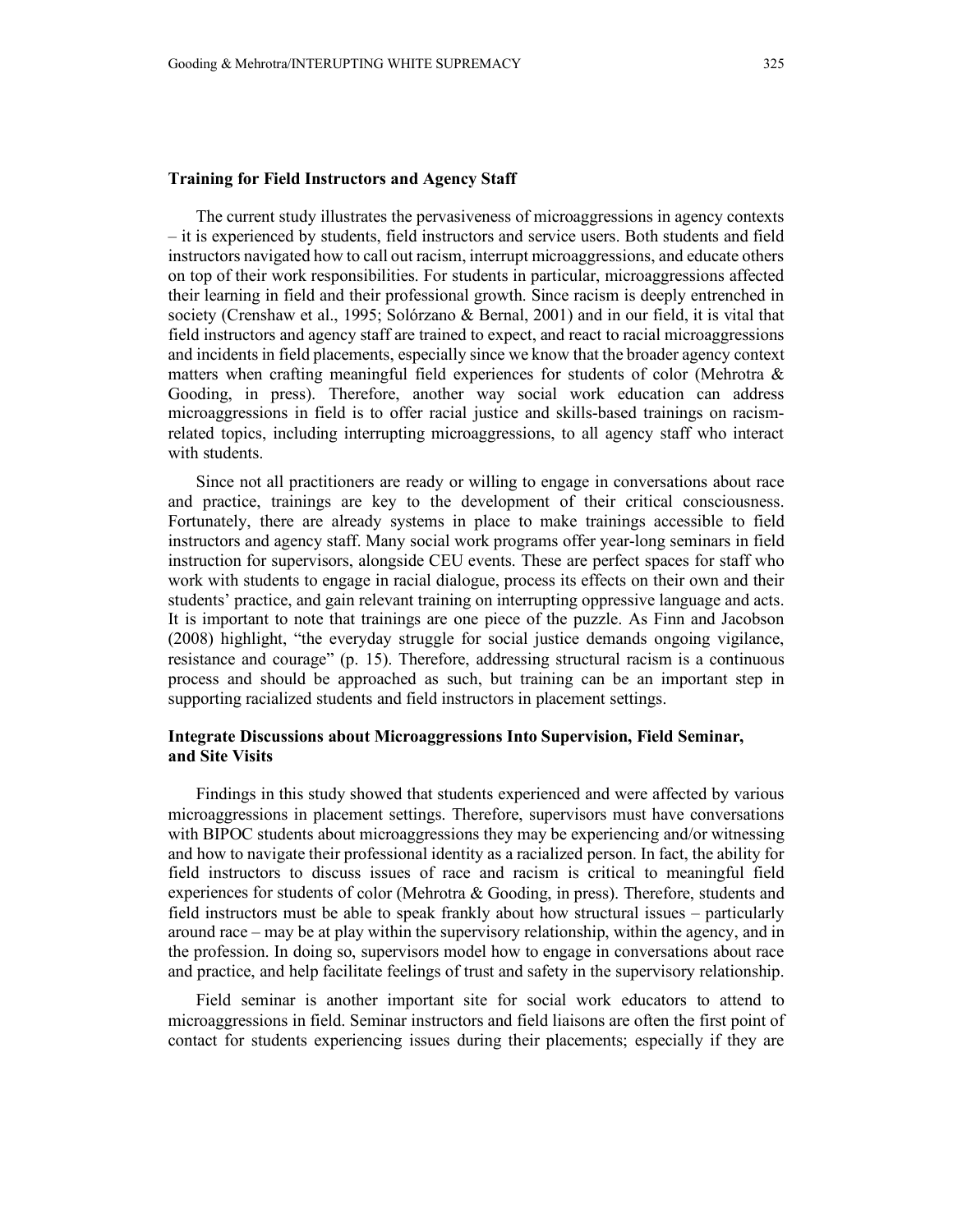unable to discuss any issues they are having with their field instructor. Therefore, curricula for field classes must incorporate content and discussions about microaggressions, such as how to interrupt them, its impacts on the practice experience, as well as the emotional labor that takes place when practicing with a client or colleague who holds biased opinions about your racial community. In doing so, all students – BIPOC or otherwise – have a chance to think about what microaggressions mean for their field placement experiences, and are better equipped to interrupt them when they arise.

In order to address racial incidents in field and to support BIPOC students, social work educators must engage in meaningful conversations about race in field placements. Site visits provide another way for instructors and liaisons to take the lead on creating a safer field environment for their students. At these visits, it is useful to ask questions such as: How do you engage in conversations about race and racism in placement and during supervision? How does agency policy address racial incidents when they occur? What supports and resources do you as the field instructor need in order to interrupt oppression at your agency? These questions help to normalize discussions of race and racism and illustrate that the social work program is serious about the emotional, psychological, and physical safety of its BIPOC students, and is committed promoting anti-racist practice in field.

#### **More Research on BIPOC Experiences in Field**

The final way social work can challenge microaggressions is to learn more about how they operate in field education as well as how they impact students' learning and field instructors' experiences with students. To date, the research on BIPOC students and social workers is very limited, and even more so in regard to field education. This project was conducted as part of a larger exploratory study broadly looking at field placement experiences of BIPOC students and field instructors. We did not ask questions specific to microaggressions, yet these incidents emerged from participants discussing their experiences of field education more broadly. Future research should ask questions specific to racism and microaggressions in field so that social work can better understand race and the practice landscape from the perspectives of BIPOC social workers. In addition to race, students and field instructors are likely experiencing microaggressions due to gender, sexuality, immigrant status, disability (etc.), all of which require future exploration. Furthermore, microaggressions present differently across racial groups and more research is needed on how structural oppression informs the microaggressive experiences for specific racial groups. Per our findings, it is also necessary to explore the ways power dynamics are complicated when a BIPOC social worker experiences microaggressions from a service user they are working to support, or when BIPOC field instructors experience racism from White students. Finally, more research is needed to learn the myriad of ways BIPOC social workers respond when they encounter microaggressions in their practice. For instance, in our study, some participants spoke to their supervisors, some deflected, and some directly addressed the issue with the perpetrator. Learning more about BIPOC experiences of experiencing and witnessing microaggressions will help other racialized social workers consider how best to address microaggressions in their own practice.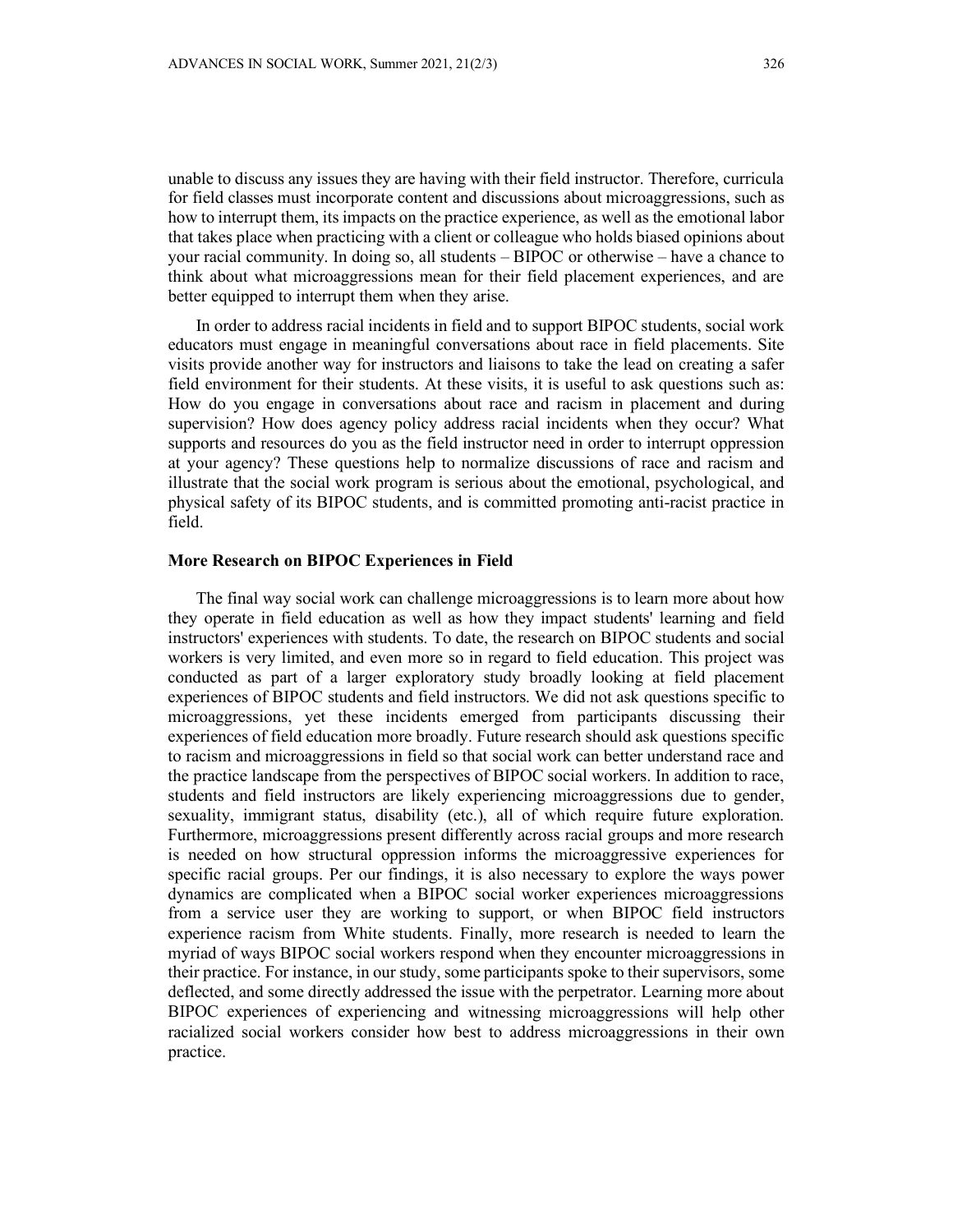## **Limitations**

While this study's sample reflects the demographics of the study location, it is not representative of the BIPOC community as a whole. For example, there was limited representation of indigenous social workers, participants who identified as immigrants and refugees, or African-Americans. Given the realities of colonization and anti-Blackness, these perspectives are necessary to the conversation. In addition, this project took place in a predominantly White city within a predominantly White state. Microaggressions may present differently in a more ethnically, racially and culturally diverse geographic location. Finally, we mentioned earlier that this project emerged from a larger exploratory study on BIPOC field experiences. Therefore, we have only captured some of the ways microaggressions affect the practice experiences of BIPOC students and field instructors.

## **Conclusion**

Microaggressions are pervasive, complex, inherently harmful, and negatively impact the experiences of BIPOC students and field instructors in field education settings. Microaggressions are not isolated incidents but are sites for white supremacy and racism that must be addressed in order to promote racial equity in social work education, and to embrace anti-racist praxis. Toward this end, we must do the following within field education: ground microaggressions within an ecological approach, unpack the concept of professionalism, expand notions of self-care to include community care and attention to the emotional toll of racism, train field instructors and agency staff, use the supervisory space to increase students' critical consciousness, integrate discussions about microaggressions into field seminar and site visits, and conduct more research on BIPOC experiences in field.

#### **References**

Abramovitz, M., & Sherraden, M. S. (2016). Case to cause: Back to the future. *Journal of Social Work Education*, 52(Suppl. 1), S89–S98. <https://doi.org/10.1080/10437797.2016.1174638>

Austin, D. (1978). *A history of social work education*. University of Texas Press.

- Badwall, H. K. (2015). Colonial encounters: Racialized social workers negotiating professional scripts of whiteness. *Intersectionalities: A Global Journal of Social Work Analysis, Research, Polity, and Practice*, *3*(1), 1-23. <https://journals.library.mun.ca/ojs/index.php/IJ/article/view/996/1004>
- Bell, D. A., Jr. (1995). Who's afraid of critical race theory? *University of Illinois Law Review*, *1995*, 893-910.
- Berman-Rossi, T., & Miller, I. (1994). African-Americans and the settlements during the late nineteenth and early twentieth centuries. *Social Work with Groups, 17*(3), 77-95.
- BIPOC Project. (n.d). *About us*. The BIPOC project: A black, indigenous, people of color movement.<https://www.thebipocproject.org/about-us>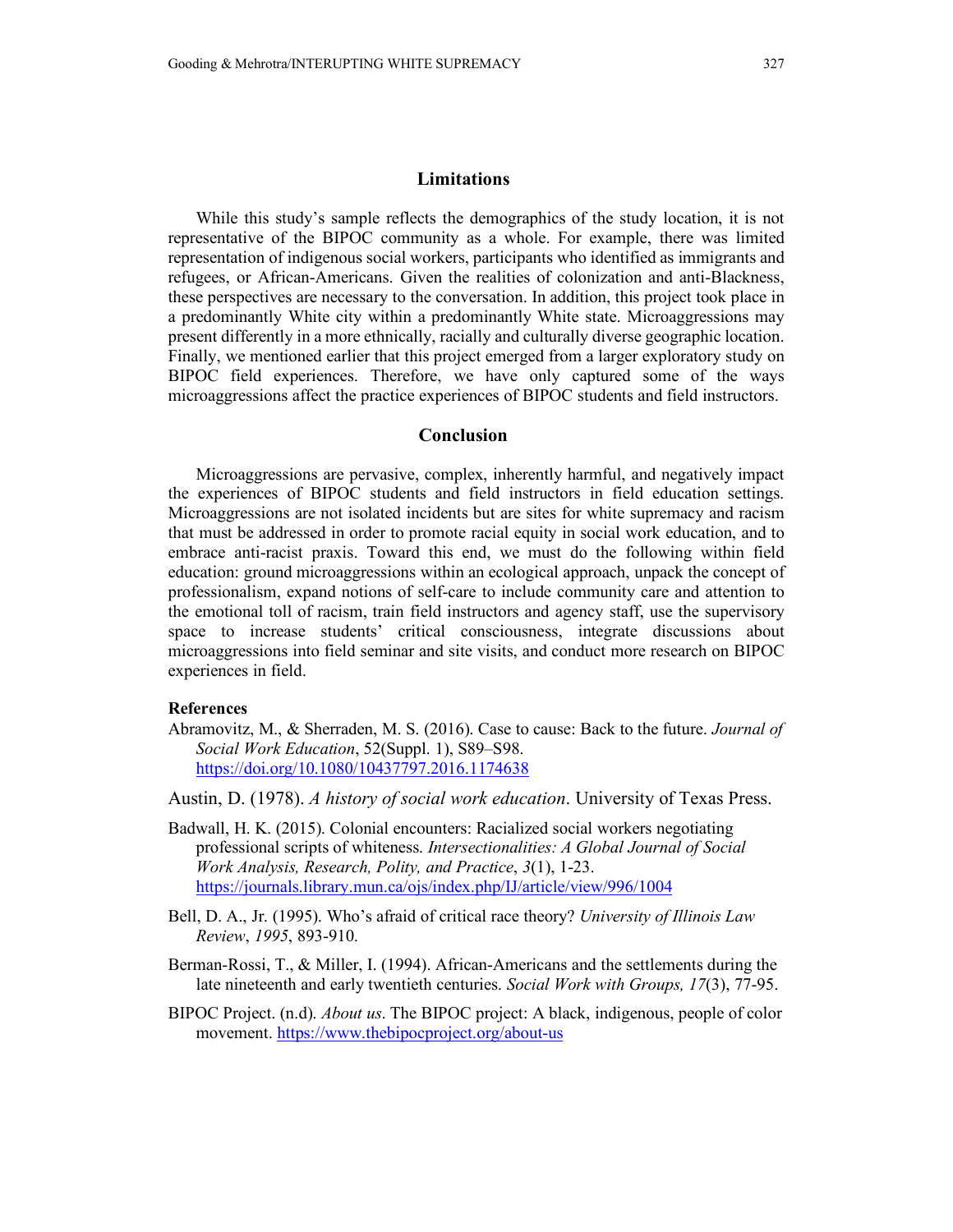- Constance-Huggins, M. (2012). Critical race theory in social work education: A framework for addressing racial disparities. *Critical Social Work*, *13*(2), 1-16. <https://doi.org/10.22329/csw.v13i2.5861>
- Council on Social Work Education. (2008, August 24). *Educational policy and accreditation standards.* [https://www.cswe.org/Accreditation/Standards-and-](https://www.cswe.org/Accreditation/Standards-and-Policies/2008-EPAS)[Policies/2008-EPAS](https://www.cswe.org/Accreditation/Standards-and-Policies/2008-EPAS)
- Crenshaw, K., Gotanda, N., Peller, G., & Thomas, K. (1995). *Critical race theory: The key writings that formed the movement.* The New Press. <https://doi.org/10.2307/j.ctv39x51k.25>
- Daniel, C. (2007). Outsiders-within: Critical race theory, graduate education and barriers to professionalization. *Journal of Social Work & Social Welfare*, *34*, 25-42. [https://scholarworks.wmich.edu/cgi/viewcontent.cgi?article=3226&context=jssw&htt](https://scholarworks.wmich.edu/cgi/viewcontent.cgi?article=3226&context=jssw&httpsredir=1&referer=) [psredir=1&referer=](https://scholarworks.wmich.edu/cgi/viewcontent.cgi?article=3226&context=jssw&httpsredir=1&referer=)
- Finn, J. L., & Jacobson, M. (2008). *Just practice: A social justice approach to social work* (2nd ed.). Eddie Bower Publishing.
- Flexner, A. (1915). Is social work a profession? In *Proceedings of the National Conference on Charities and Corrections* (pp. 575-590). Hildmann Printing Company.
- Gray, A. (2019). The bias of 'professionalism' standards. *Stanford Social Innovation Review.* [https://ssir.org/articles/entry/the\\_bias\\_of\\_professionalism\\_standards#](https://ssir.org/articles/entry/the_bias_of_professionalism_standards)
- Hollingsworth, L. D., Patton, D. U., Allen, P. C., & Johnson, K. E. (2018). Racial microaggressions in social work education: Black students' encounters in a predominantly White institution. *Journal of Ethnic & Cultural Diversity in Social Work*, 27(1), 95-105.<https://doi.org/10.1080/15313204.2017.1417942>
- Hounmenou, C. (2012). Black settlement houses and oppositional consciousness. *Journal of Black Studies*, *43*(6), 646-666. <https://doi.org/10.1177/0021934712441203>
- Mehrotra, G. R., Hudson, K. D., & Self, J. M. (2019). A critical examination of key assumptions underlying diversity and social justice courses in social work. *Journal of Progressive Human Services, 30*(2), 127-147. <https://doi.org/10.1080/10428232.2018.1507590>
- Mehrotra, G. R., & Gooding, A. R. (in press). What contributes to meaningful experiences in social work field education?: Perspectives of Students of Color. *Journal of Social Work Education*
- Nadal, K. L., Whitman, C. N., Davis, L. S., Erazo, T., & Davidoff, K. C. (2016). Microaggressions toward lesbian, gay, bisexual, transgender, queer, and genderqueer people: A review of the literature. *The Journal of Sex Research*, *53*(4-5), 488-508. <https://doi.org/10.1080/00224499.2016.1142495>

Padgett, D. K. (2008). Qualitative methods in social work research (2nd ed.). Sage.

Pérez Huber, L., & Solorzano, D. G. (2018). Teaching racial microaggressions: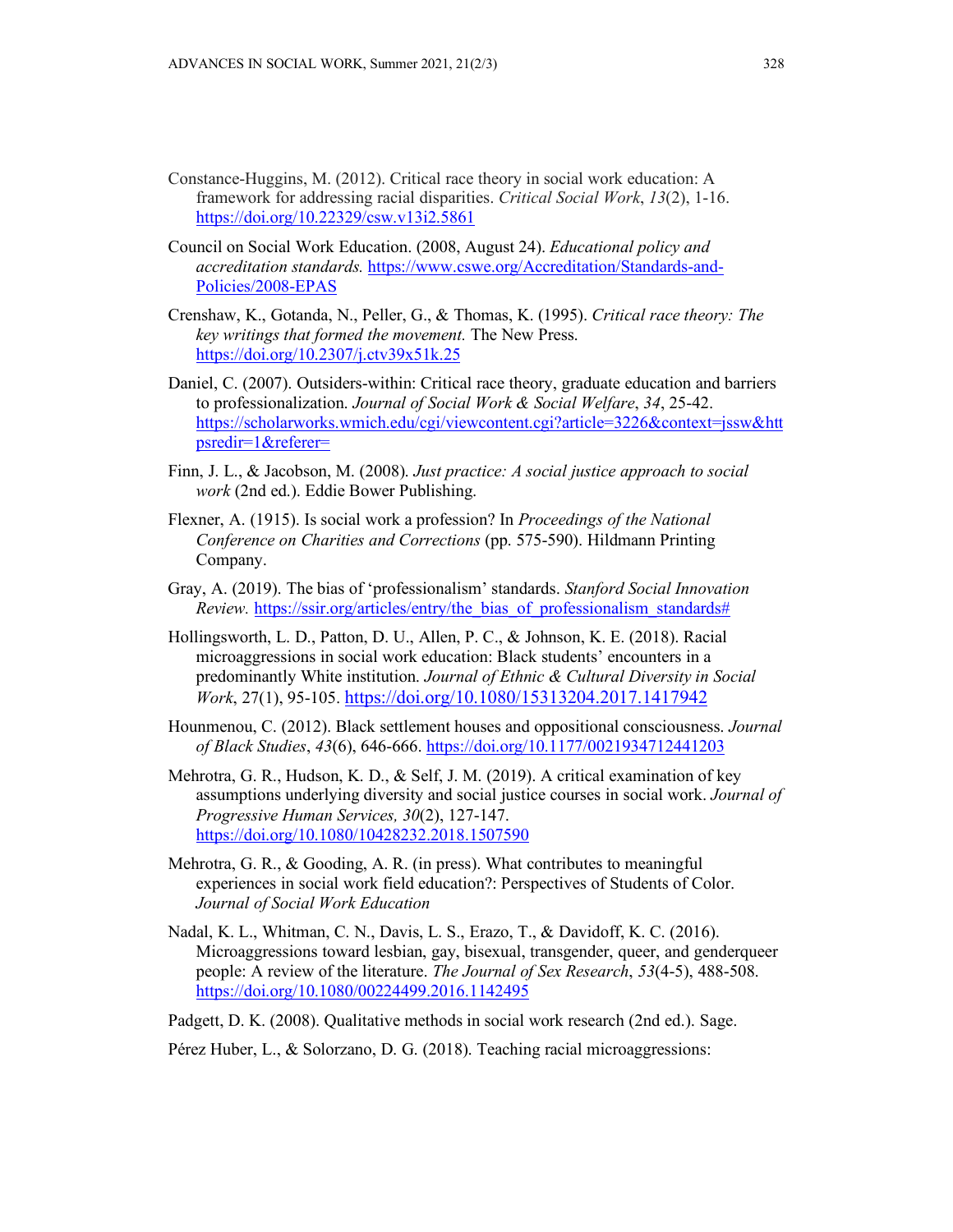Implications of critical race hypos for social work praxis. *Journal of Ethnic & Cultural Diversity in Social Work*, *27*(1), 54-71. <https://doi.org/10.1080/15313204.2017.1417944>

- Pierce, C. (1970). Offensive mechanisms. In F. B. Barbour (Ed.), *The black seventies* (pp. 265-281). Porter Sargent.
- Razack, N. (2001). Diversity and difference in the field education encounter: Racial minority students in the practicum. *Social Work Education*, *20* (2), 219-232. <https://doi.org/10.1080/02615470120044310>
- Reisch, M. (2008). From melting pot to multiculturalism: The impact of racial and ethnic diversity on social work and social justice in the USA. *British Journal of Social Work*, *38*(4), 788-804[. https://doi.org/10.1093/bjsw/bcn001](https://doi.org/10.1093/bjsw/bcn001)
- Sambile, A. F. (2018). Energy exchange: The urgency to move from self-care to community-care in student affairs. *The Vermont Connection*, *39*(1), 32-39. <https://scholarworks.uvm.edu/cgi/viewcontent.cgi?article=1306&context=tvc>
- Solórzano, D., & Bernal, D. (2001). Examining transformational resistance through critical race theory and LatCRIT theory framework: Chicana and Chicano students in an urban context. *Urban Education, 36*(3), 308-342. <https://doi.org/10.1177/0042085901363002>
- Spencer, M. S. (2018). Microaggressions and social work education. *Journal of Ethnic & Cultural Diversity in Social Work*, 27(1), 1-3. <https://doi.org/10.1080/15313204.2017.1417948>
- Smith, W. A. (2008). Higher education: Racial battle fatigue. *Encyclopedia of race, ethnicity, and society*, *1*, 616-618. <https://doi.org/10.4135/9781412963879.n248>
- Sterzing, P. R., Gartner, R. E., Woodford, M. R., & Fisher, C. M. (2017). Sexual orientation, gender, and gender identity microaggressions: Toward an intersectional framework for social work research. *Journal of Ethnic & Cultural Diversity in Social Work*, *26*(1-2), 81-94.<https://doi.org/10.1080/15313204.2016.1263819>
- Sue, D. W. (2006). The invisible whiteness of being: Whiteness, white supremacy, white privilege, and racism*.* In M. G. Constantine & D. W. Sue (Eds.), *Addressing racism: Facilitating cultural competence in mental health and educational settings* (p. 15- 30). John Wiley & Sons Inc.
- Sue, D. W. (2010). *Microaggressions in everyday life: Race, gender, and sexual orientation*. John Wiley & Sons.
- Sue, D. W., Capodilupo, C. M., Torino, G. C., Bucceri, J. M., Holder, A. M. B., Nadal, K. L., & Esquilin, M. (2007). Racial microaggressions in everyday life: Implications for clinical practice. *American Psychologist, 62*(4), 271-286. <https://doi.org/10.1037/0003-066x.62.4.271>
- Taylor, E. (2009). The foundations of critical race theory in education: An introduction. In E. Taylor, D. Gillborn, & G. Ladson-Billings (Eds.), *Foundations of critical race*